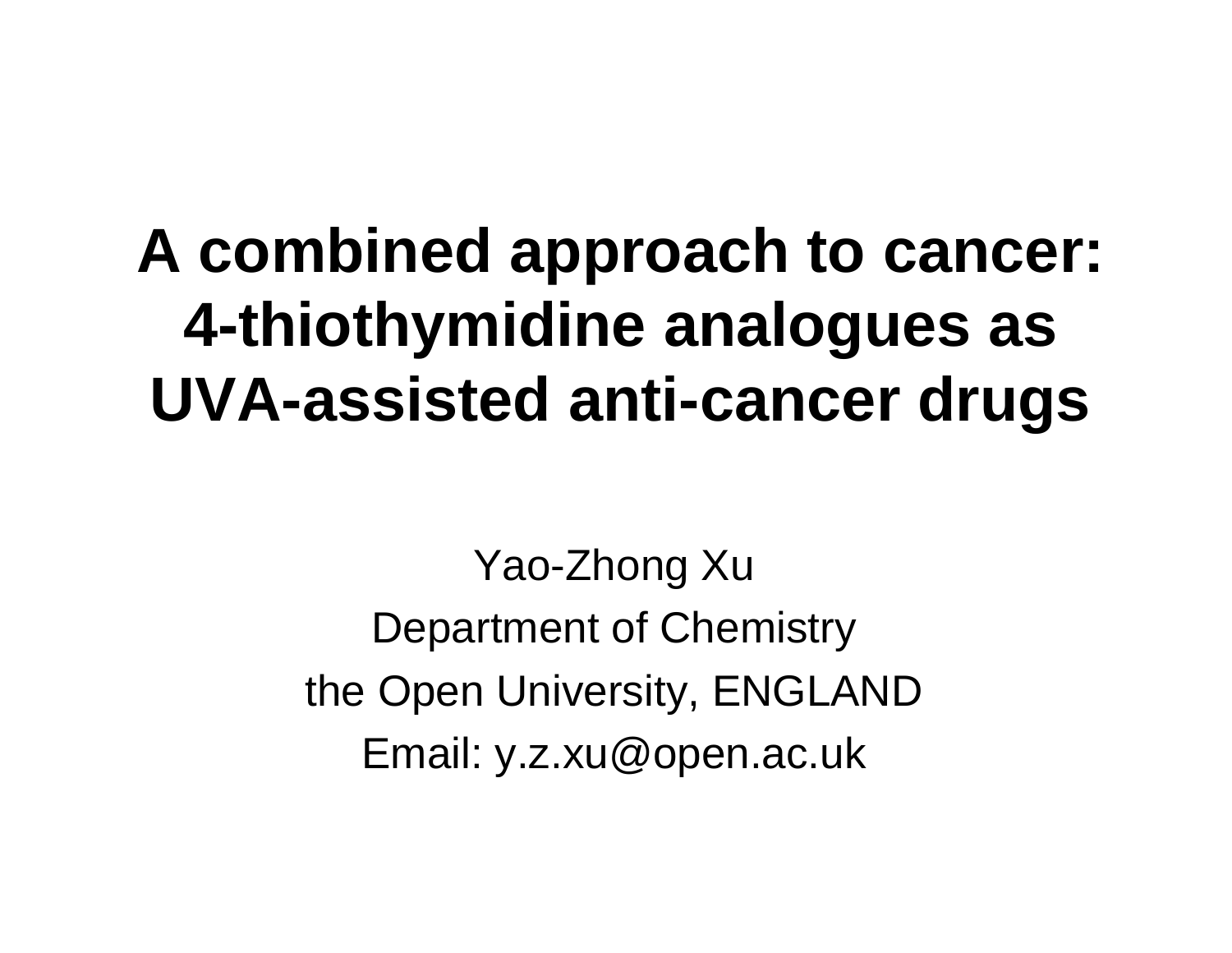## **Outline**

- **Background**
	- –**Cancer and Cancer therapies**
	- –**DNA and DNA damage**
- **Research Results**
	- **Chemicals and Light**
	- –**Thionucleosides as anticancer drugs**
	- –**Mechanisms for photo-chemistry**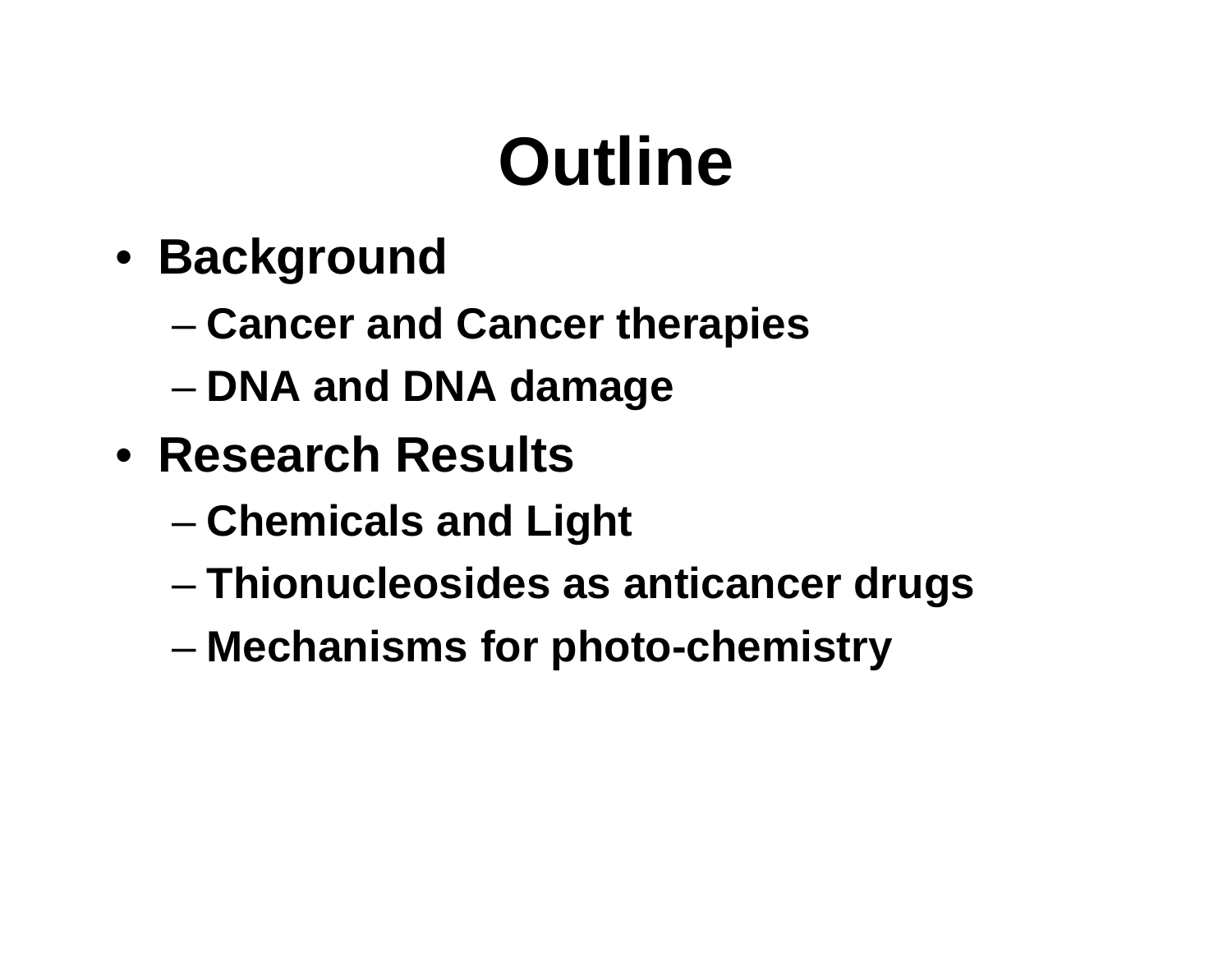## **Background on Cancer**

- $\bullet$ **What ?**
- •**Who (Where) and When ?**
- •**Why and How ?**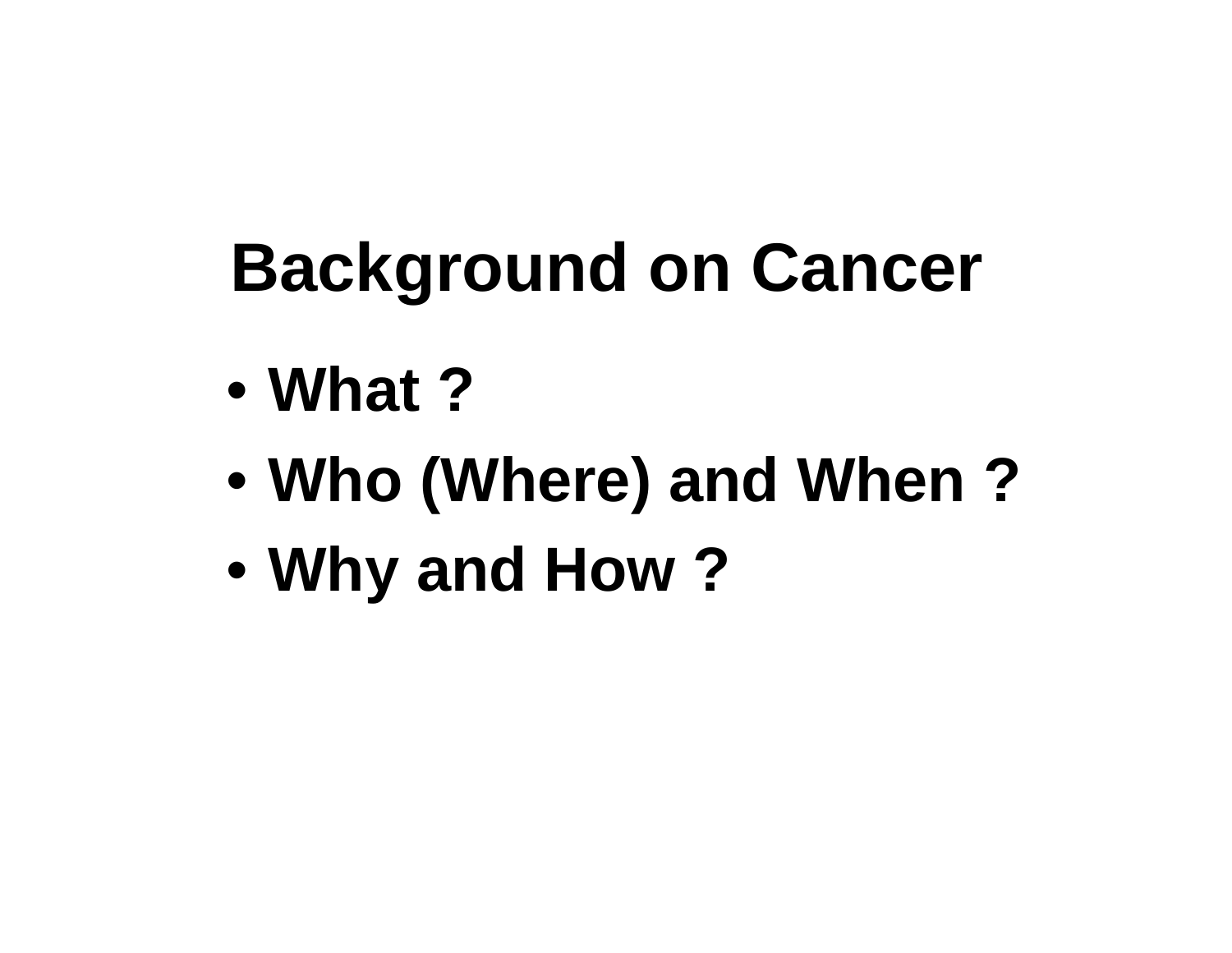### **What is Cancer ?**

**Cancer develops when cells in a part of the body begin to grow out of control.** 

**Although there are many kinds of cancer, they all start because of out-of-control growth of abnormal cells.** 

**(American Cancer Society, http://www.cancer.org/)**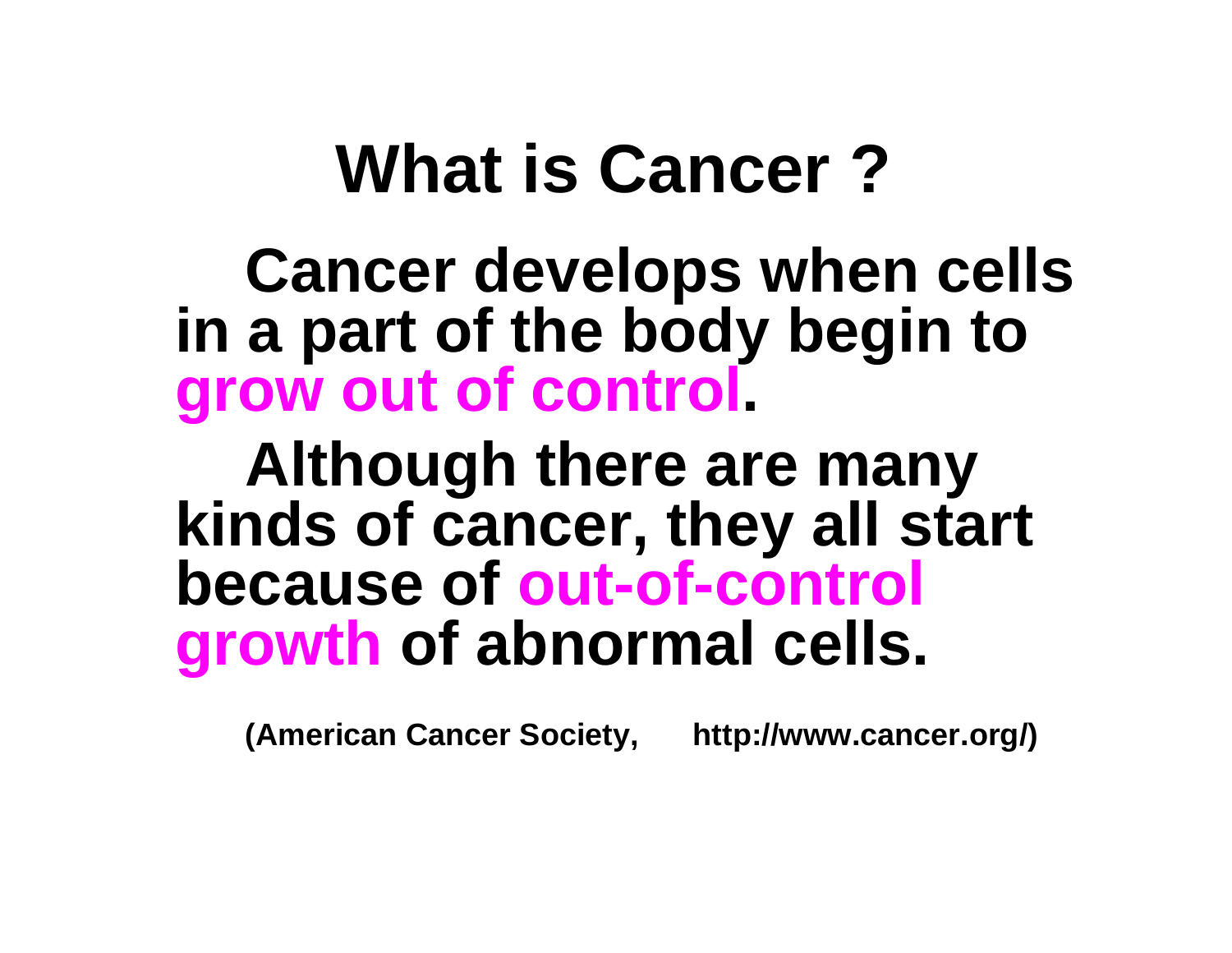## **Who (Where) and When ?**

**Cancer is now the major killer particularly in developed countries. In Britain, the lifetime risk of developing cancer is more than one in three.** 

**http://www.cancerresearchuk.org/aboutcancer**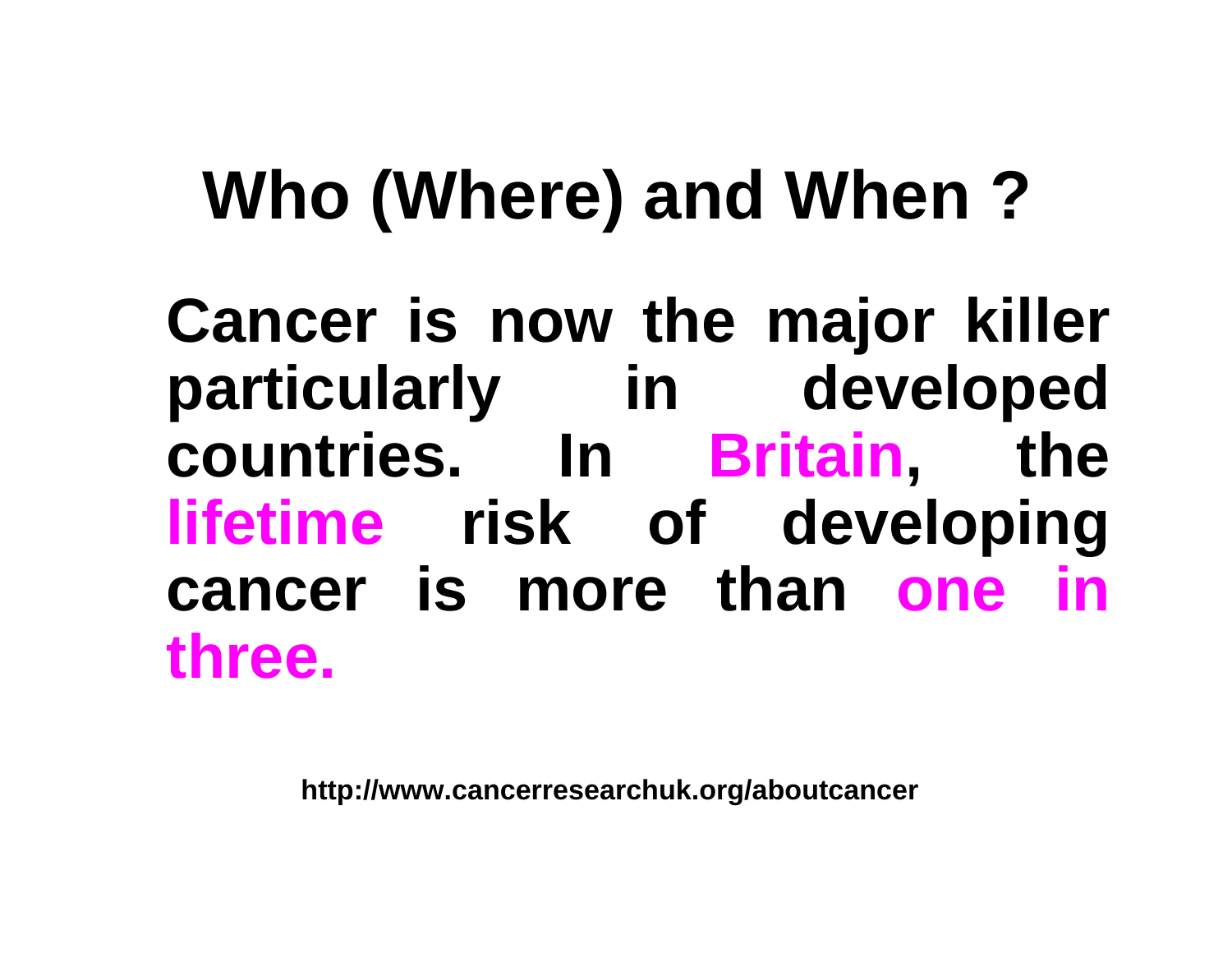## **Why and How ?**

- **All cancers are caused by damage to the genes**
- **Genes are a fragment of DNA**
- **The molecular trigger for cancer is**

**DNA damage**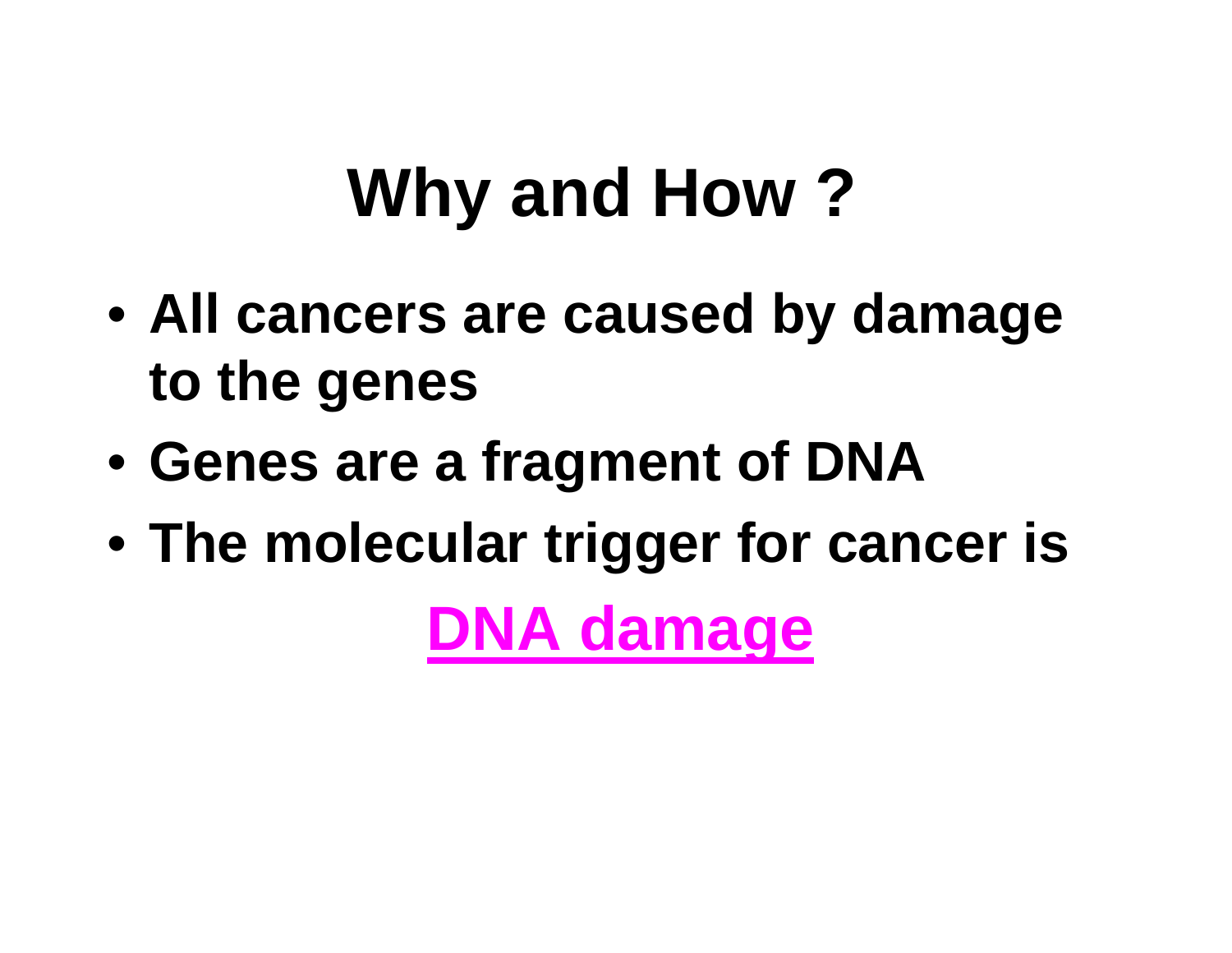## **DNA ?**

- **DNA Biological Functions**
	- –**Produce DNA (replication)**
	- –**Produce protein (translation)**
- **DNA Chemical Structures**
	- –**Double stranded structure**
	- –**Bases encoding genetic info**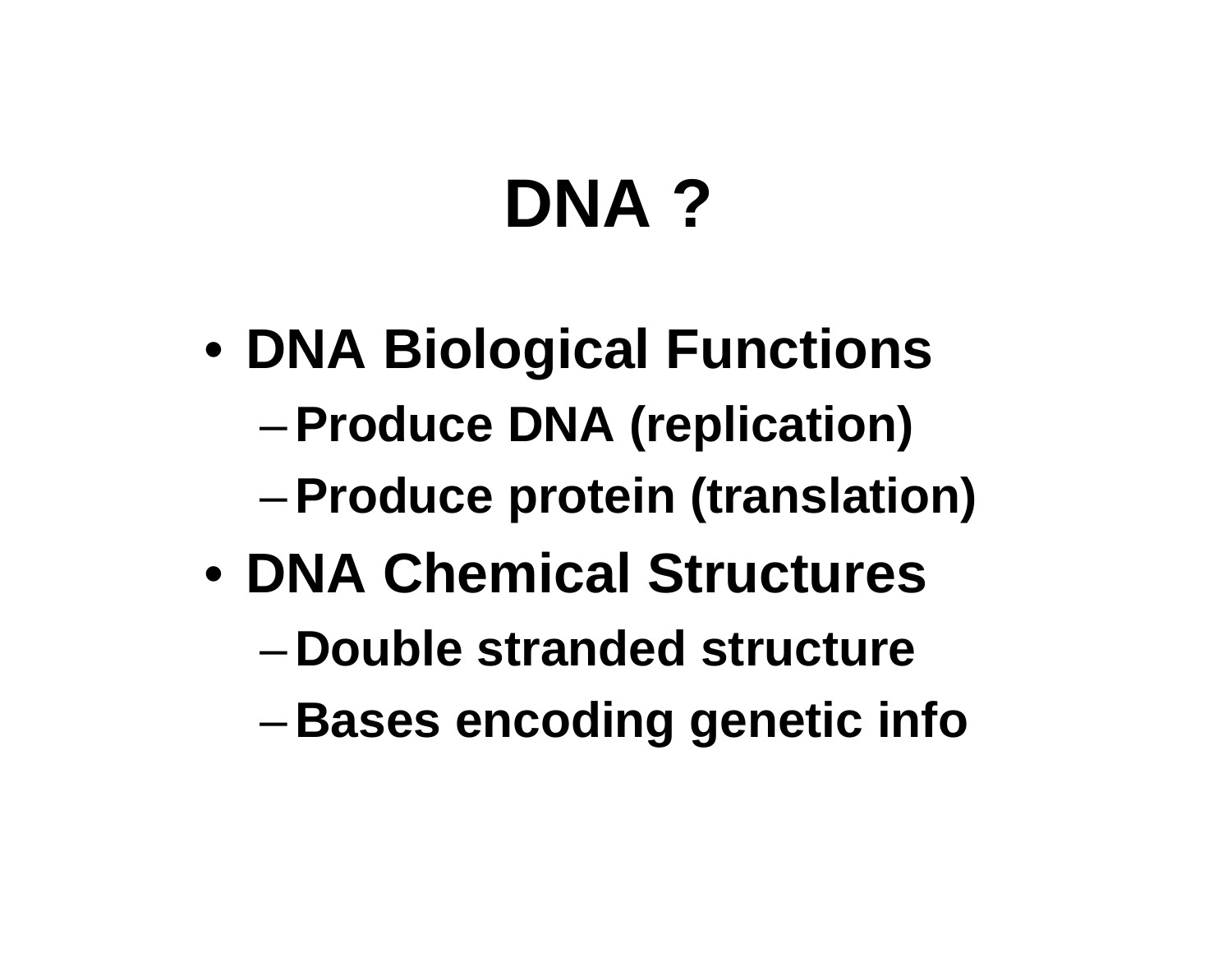

 $\left( \mathbf{b}\right)$  Helix





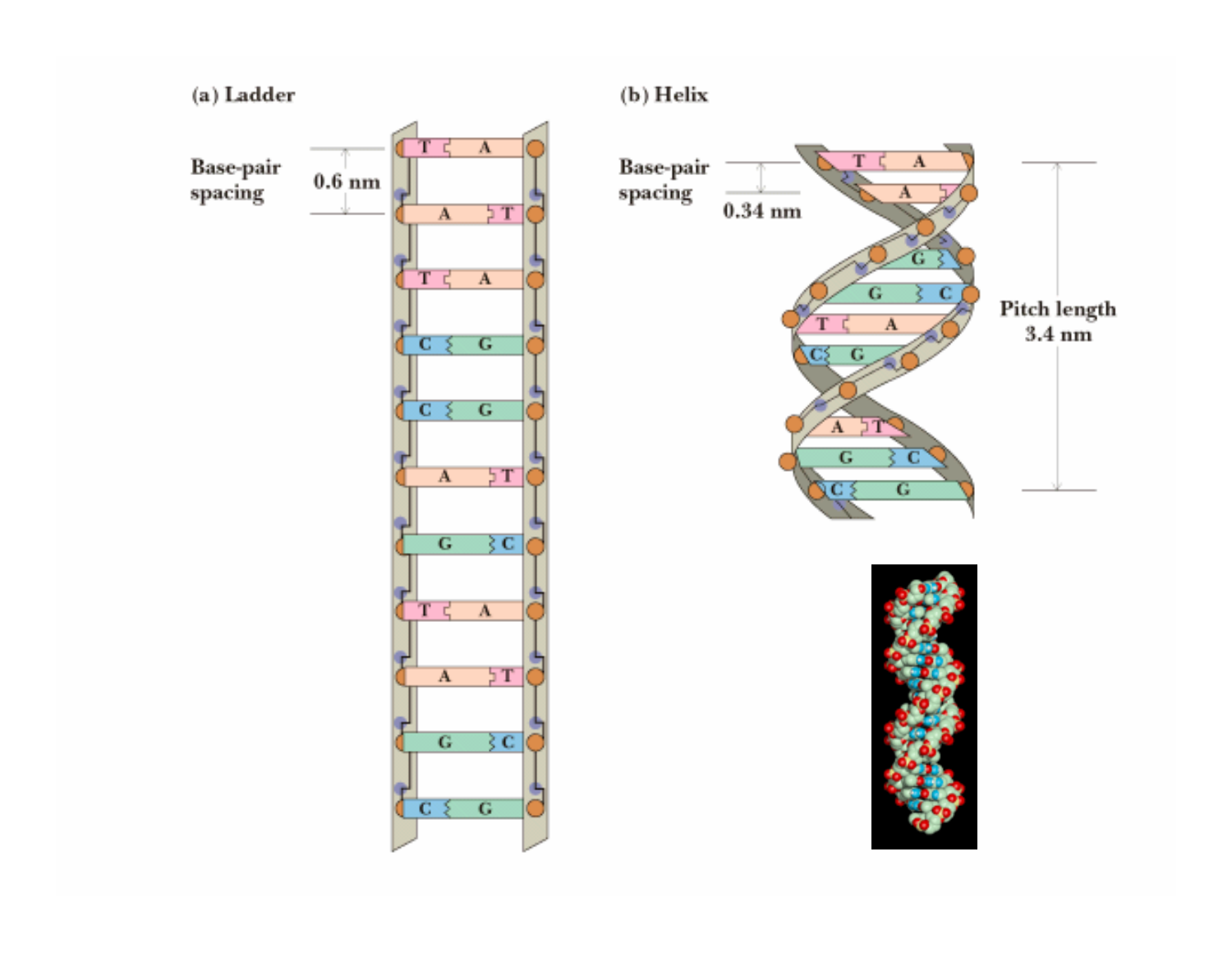### **DNA structure: Double helix**



 **The original model of DNA by Francis Crick and James Watson**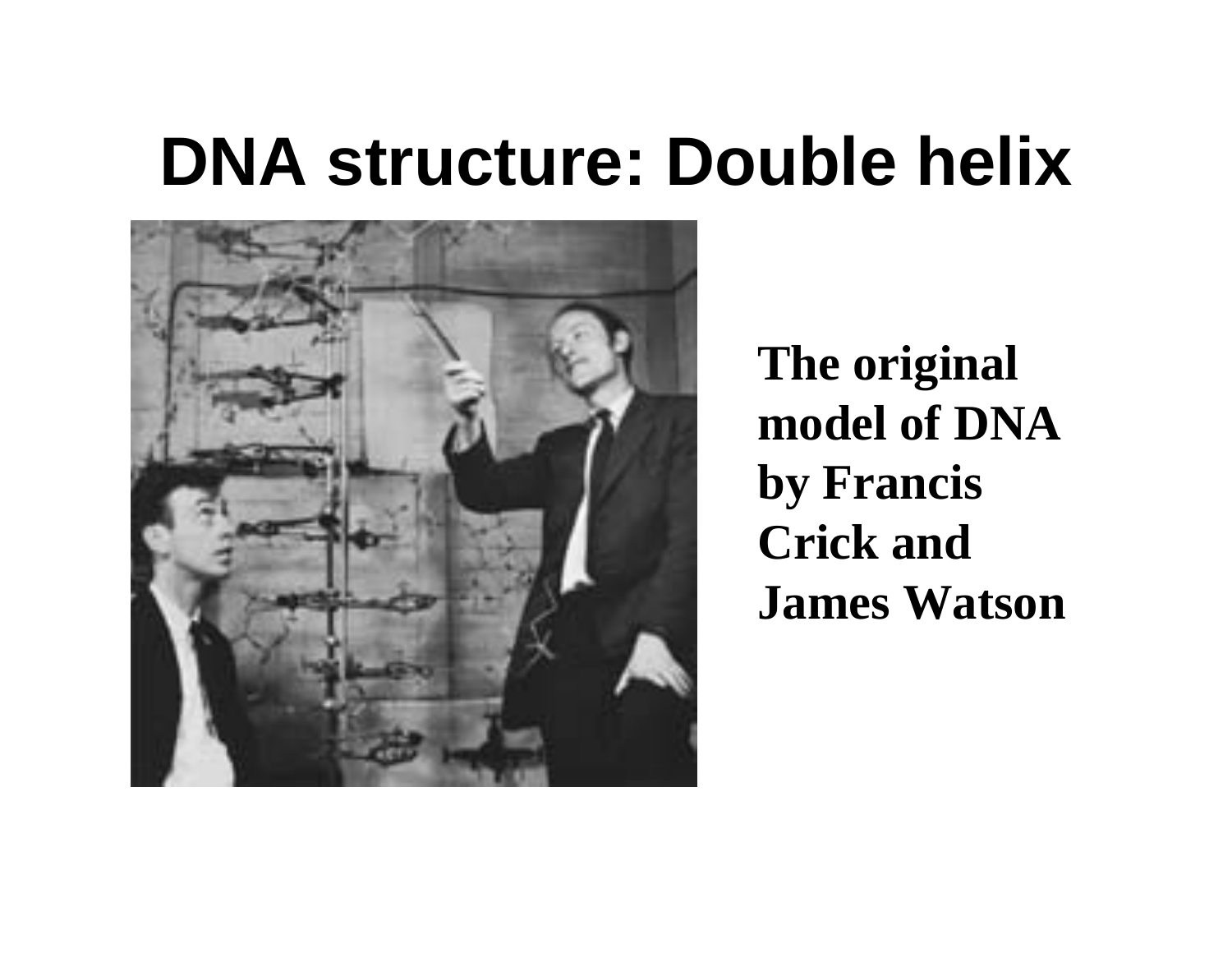#### **We all know**English is a **26**-letter language.

#### **We now know**

DNA is a **4**-letter language. These 4 letters are A, G, C and T.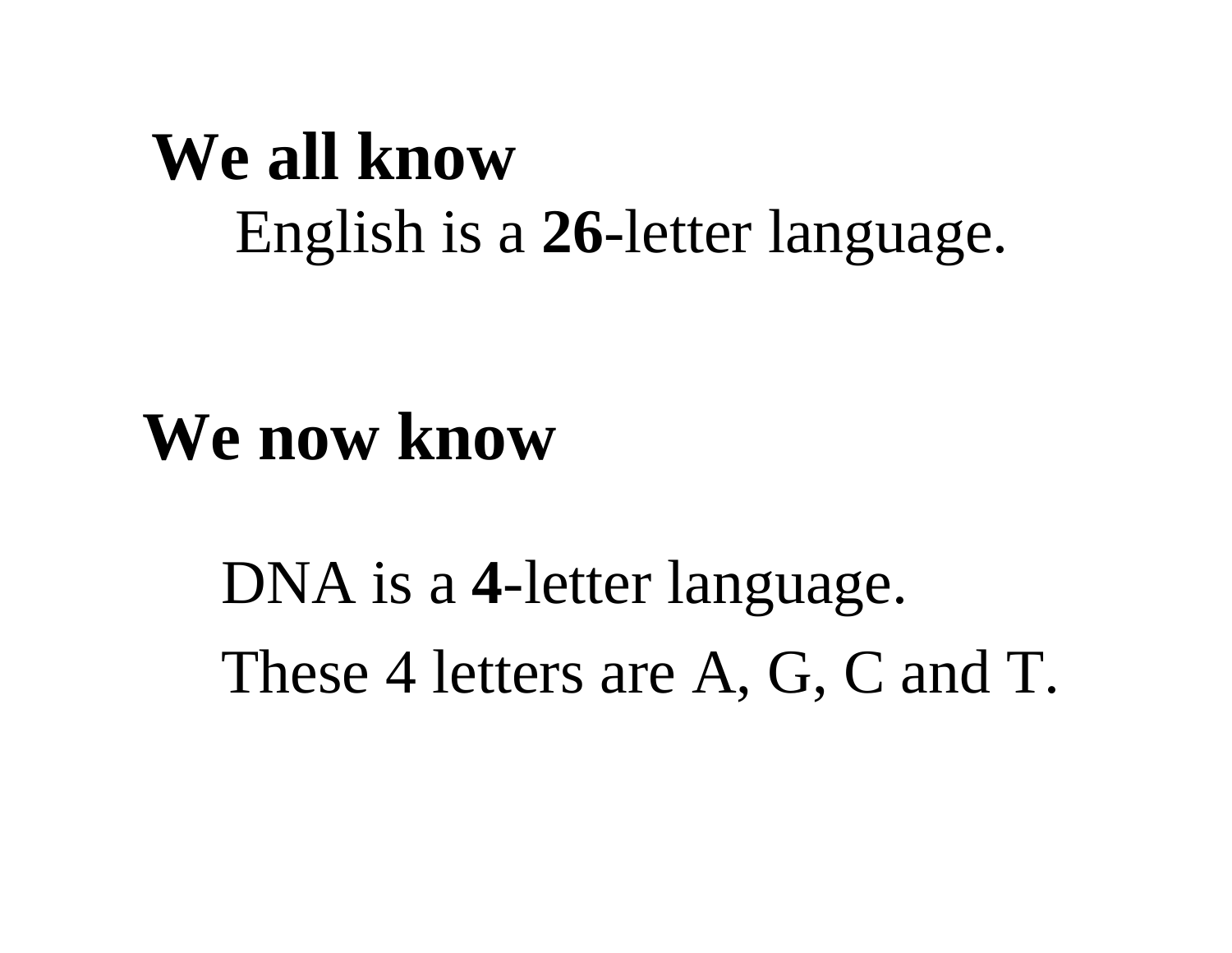## **Structures of DNA Bases:**

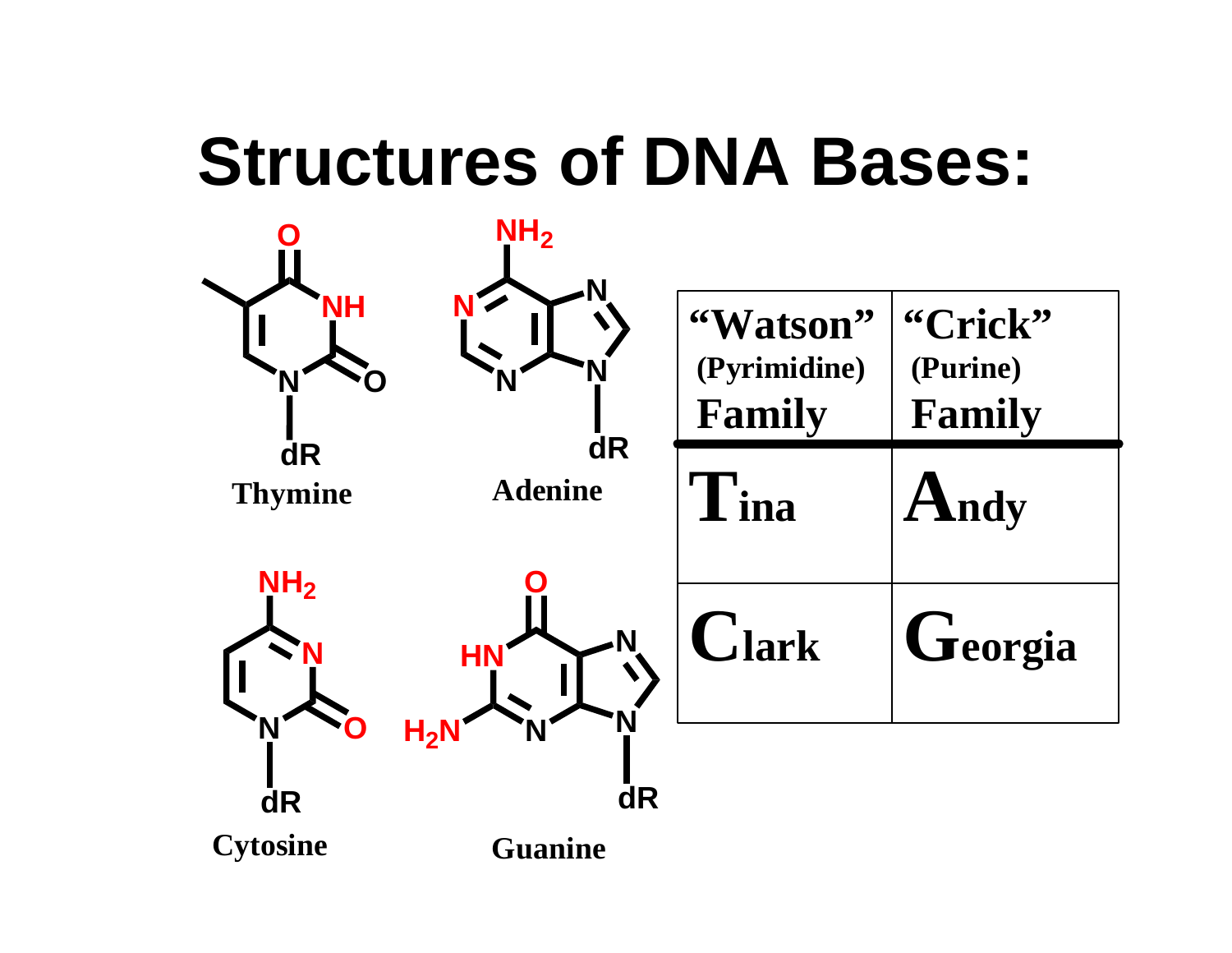## **Biological Function (1) DNA Replication**

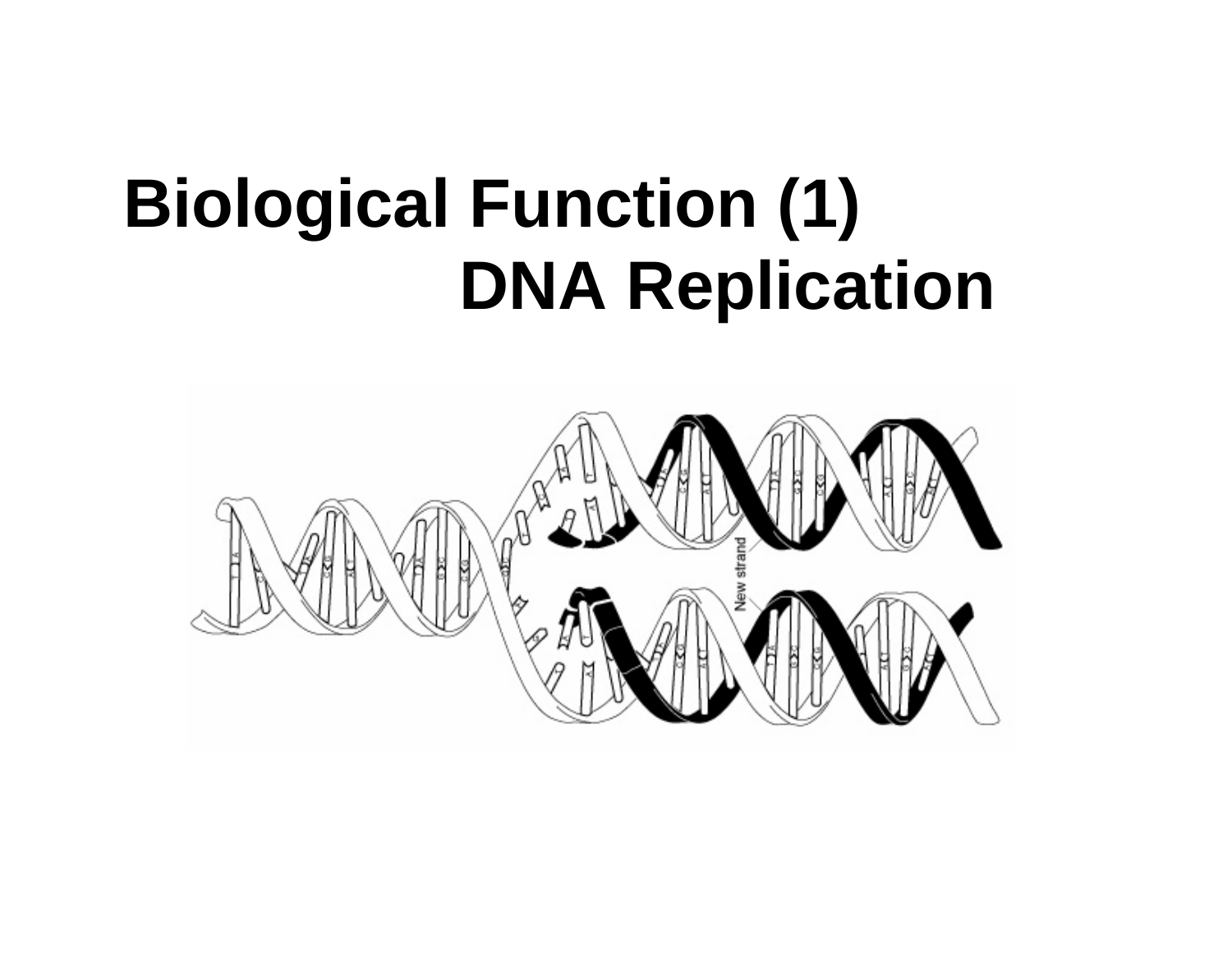## **Function (2): Making Proteins DNA to RNA to Protein**



**In this case, DNA = Gene**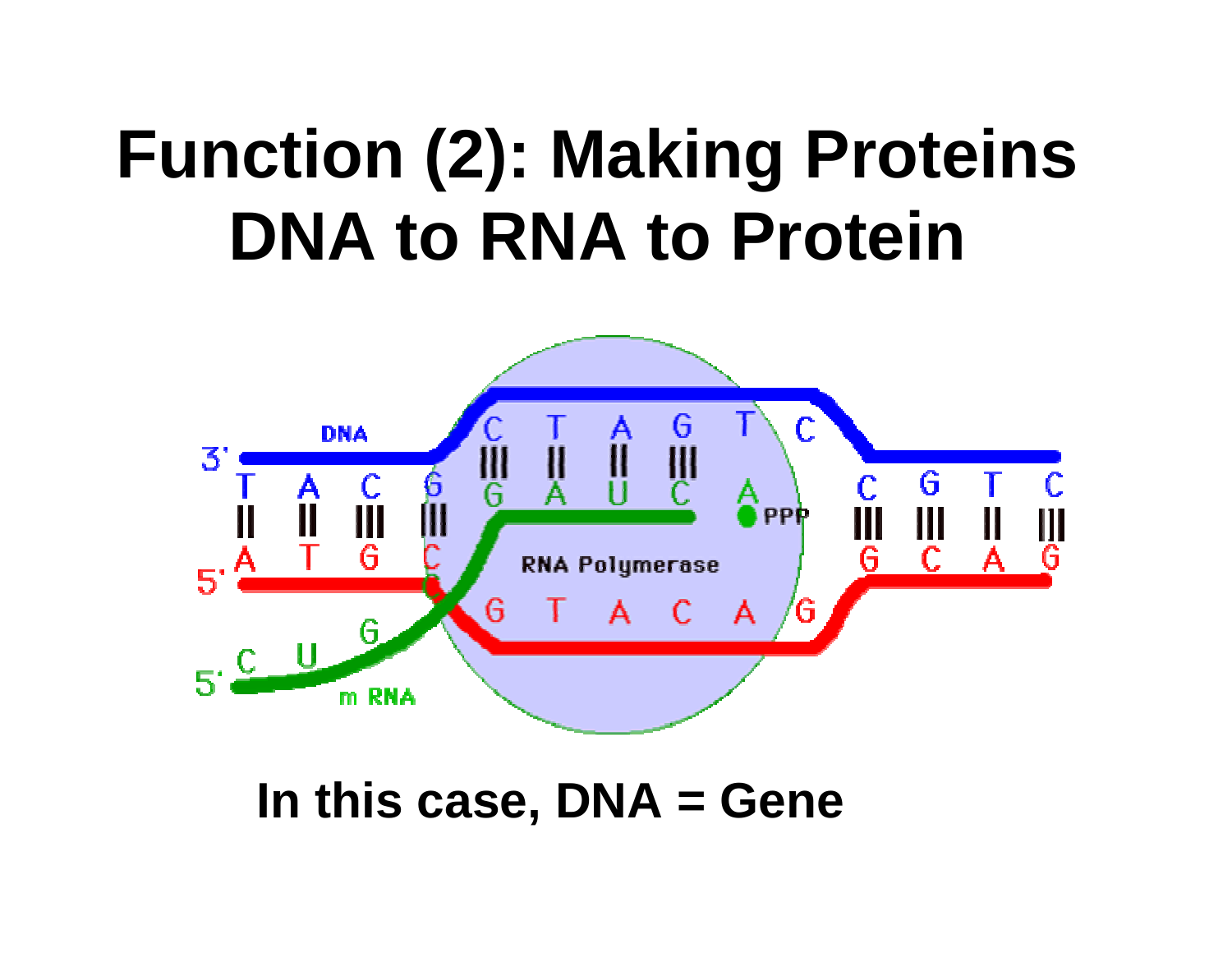## **DNA Damages**

- **Chemical damage**
	- **E.g. by small chemicals (drugs)**
- **Biochemical damages**
	- – **E.g. DNA rearrangement (induced by proteins)**
- **Physical damages**
	- –**E.g. X-ray, UV Radiation**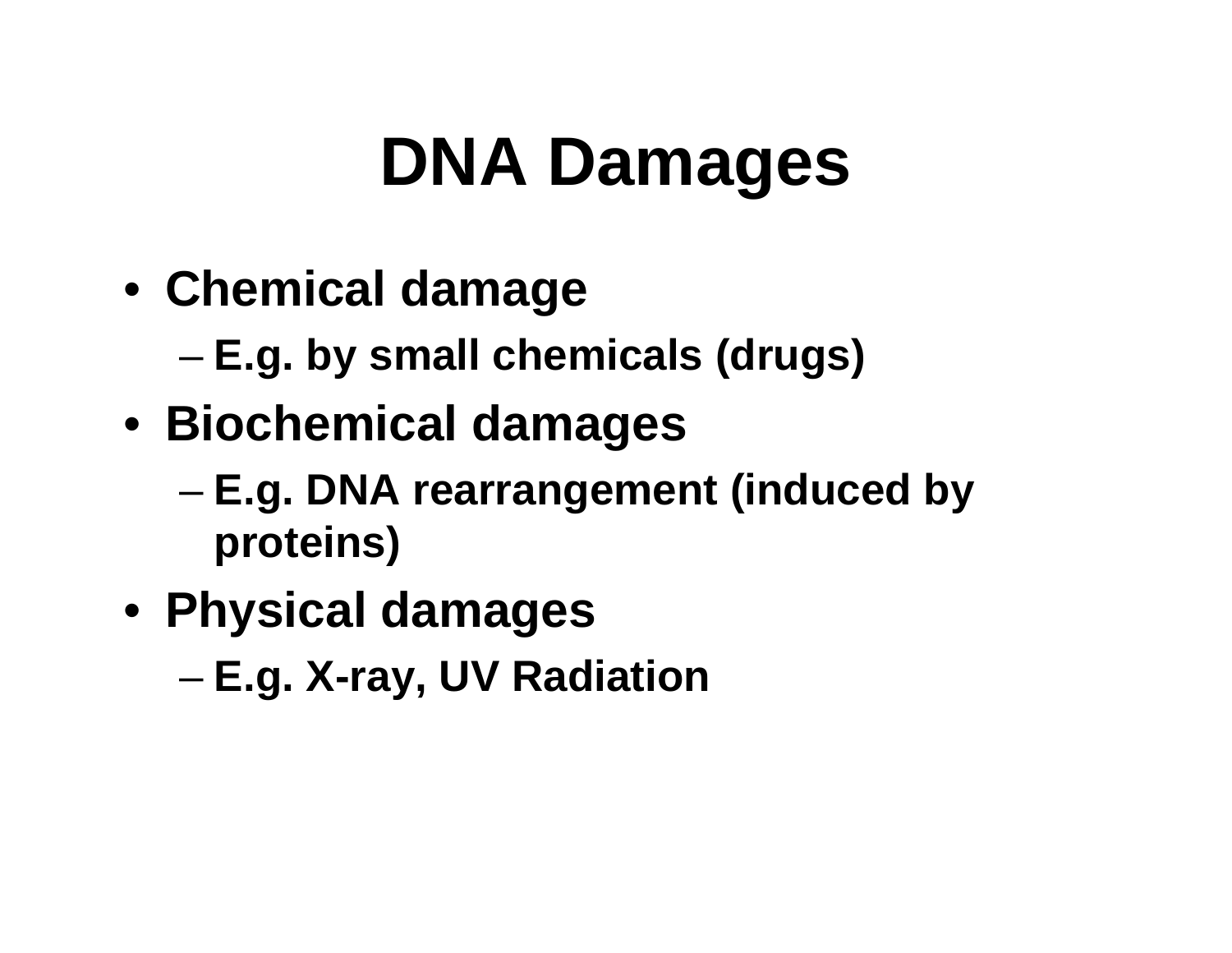## **Cancer Therapies**

- **Ideal Therapy: by Repair Approach?** 
	- **such as gene therapy (a future matter ?)**
- **Current Therapy: by Damage Approach**
	- **Surgery (therapy) (usually too late !!)**
	- –**Chemotherapy**
	- –**Radiotherapy**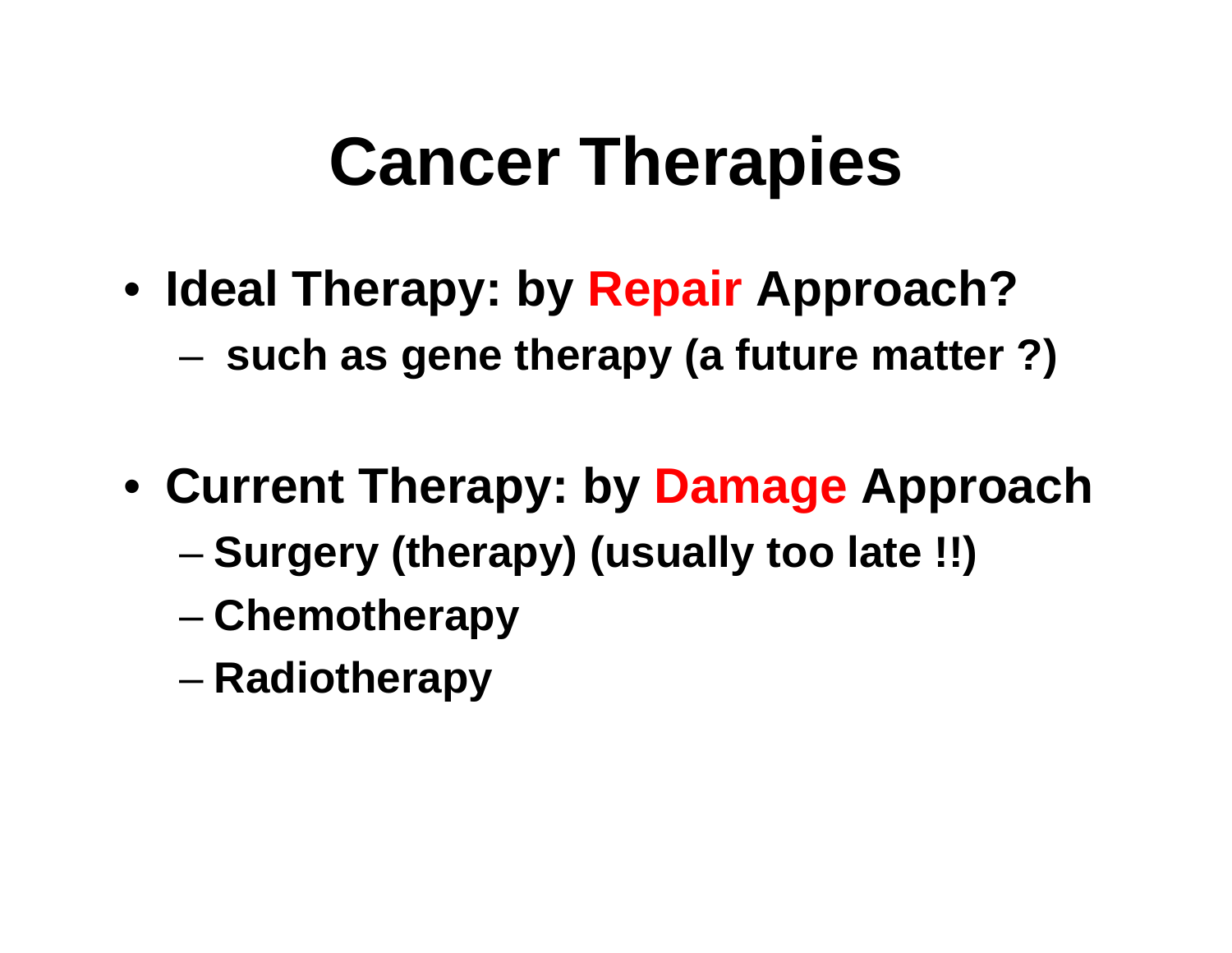## **Chemotherapy: high toxicity**

**An old drug: Nitrogen Mustard** **A newer drug:**

**Temozolomide**



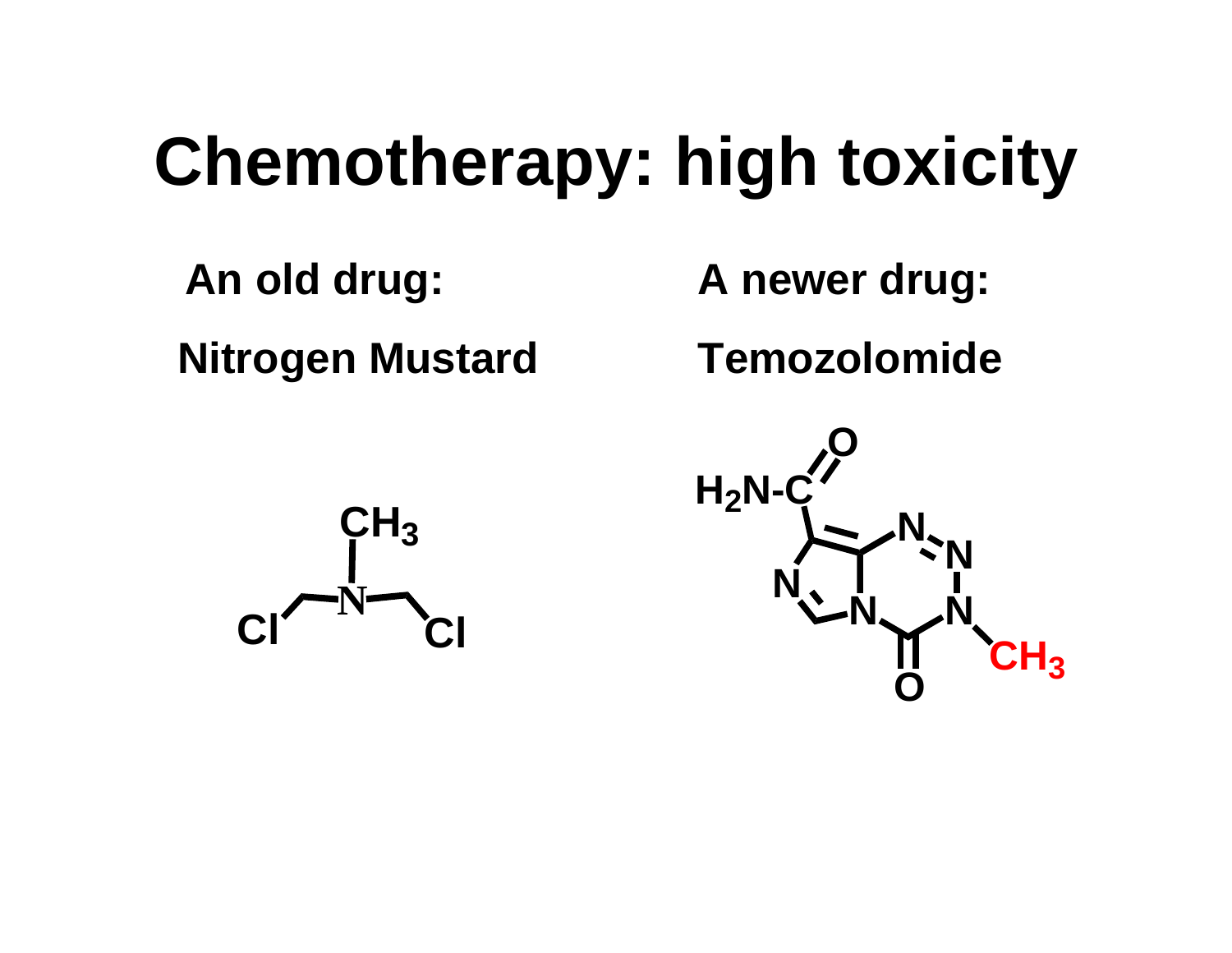## **Radiotherapy : high energy**



**Energy and Wavelength (E= h** υ **= hc/**λ**)**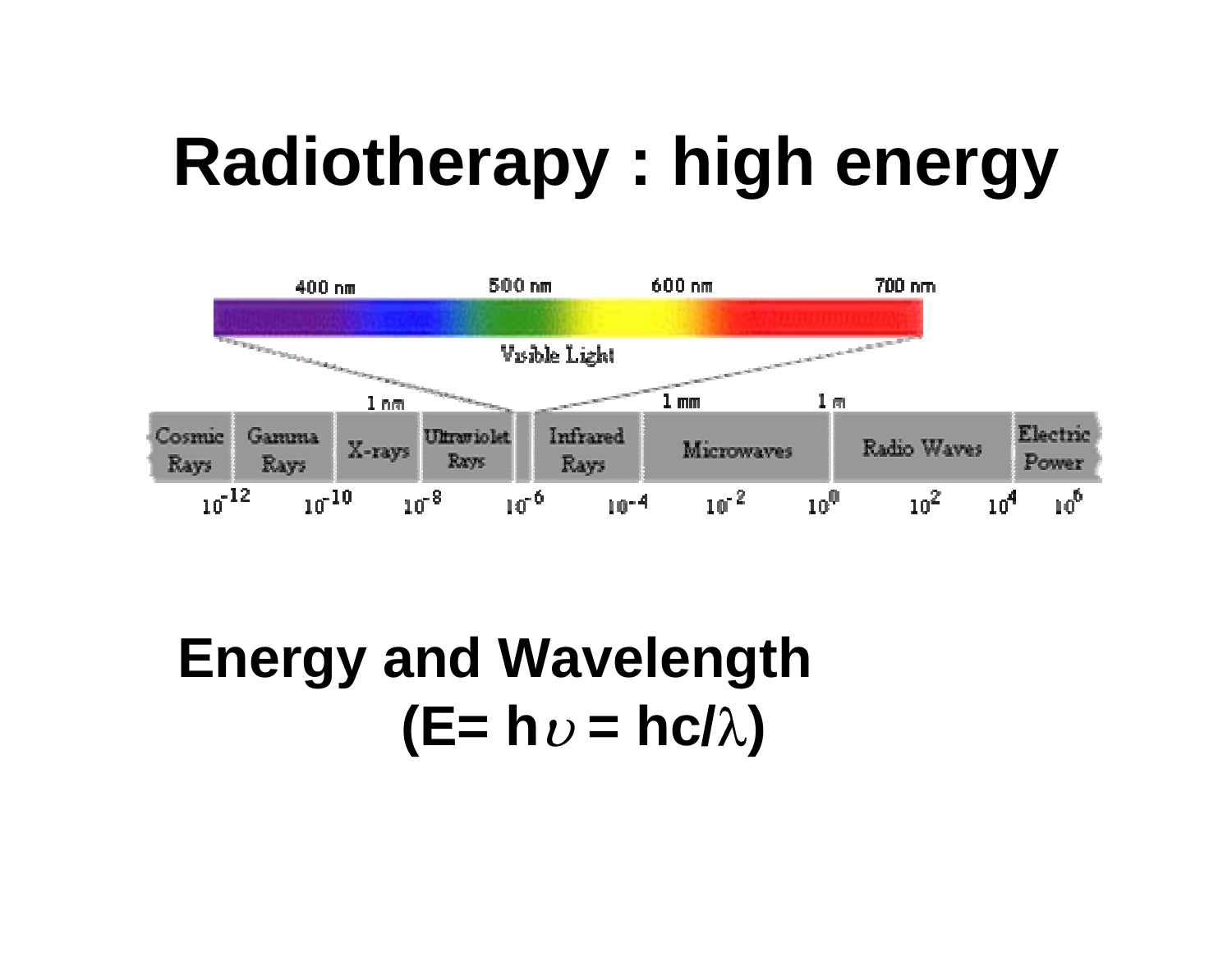### **The Bad things with** Chemotherapy and Radiotherapy

These two therapies will kill both cancerous cells and normal cells indiscriminately and often have severe side effects.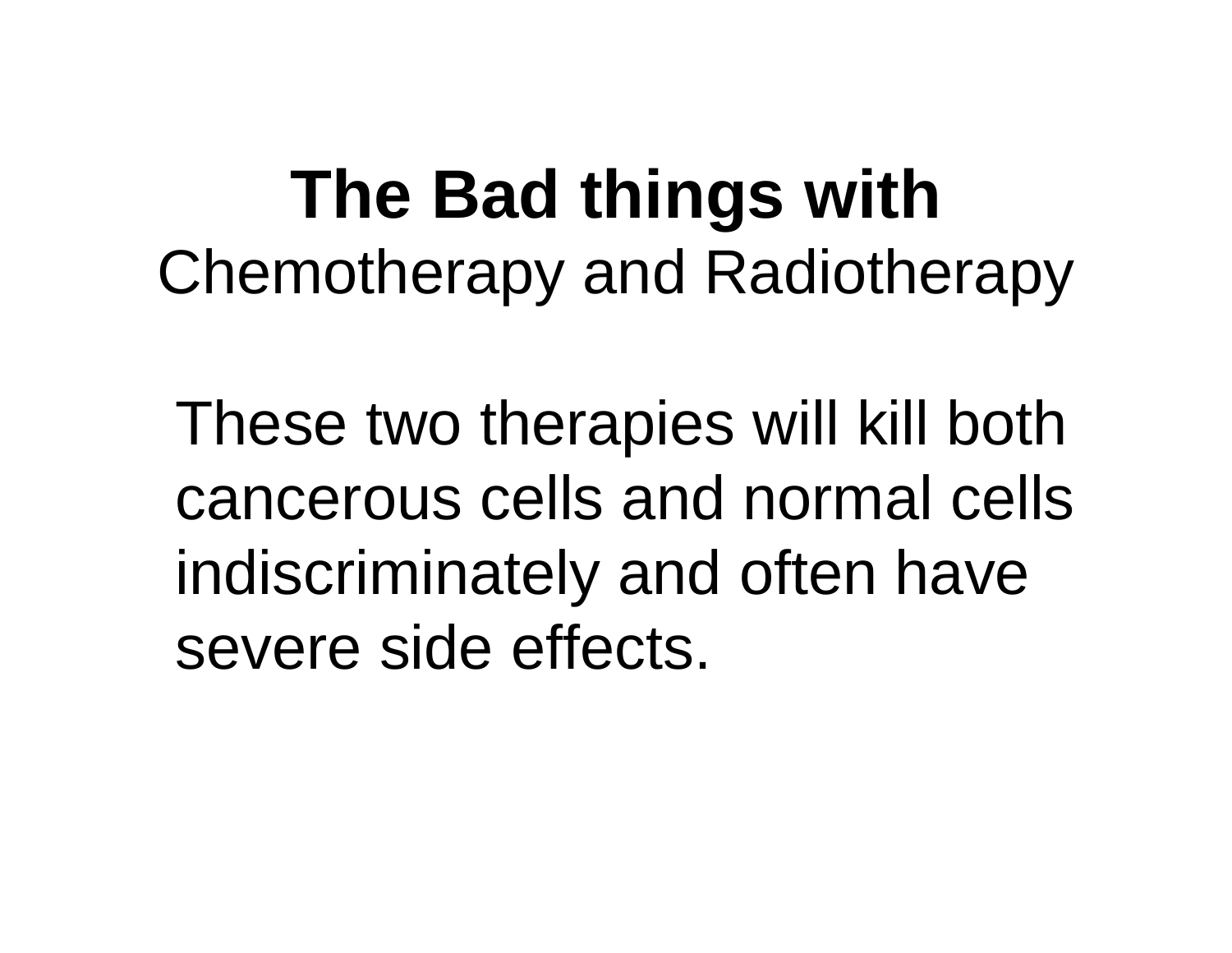#### **And Good things**

• **Chemotherapy**

**is a systemic treatment.**

**Drugs can reach all effected areas and kill all cancer cells.**

 $\bullet$  **Radiotherapy can focus on a small part of the effected area.**

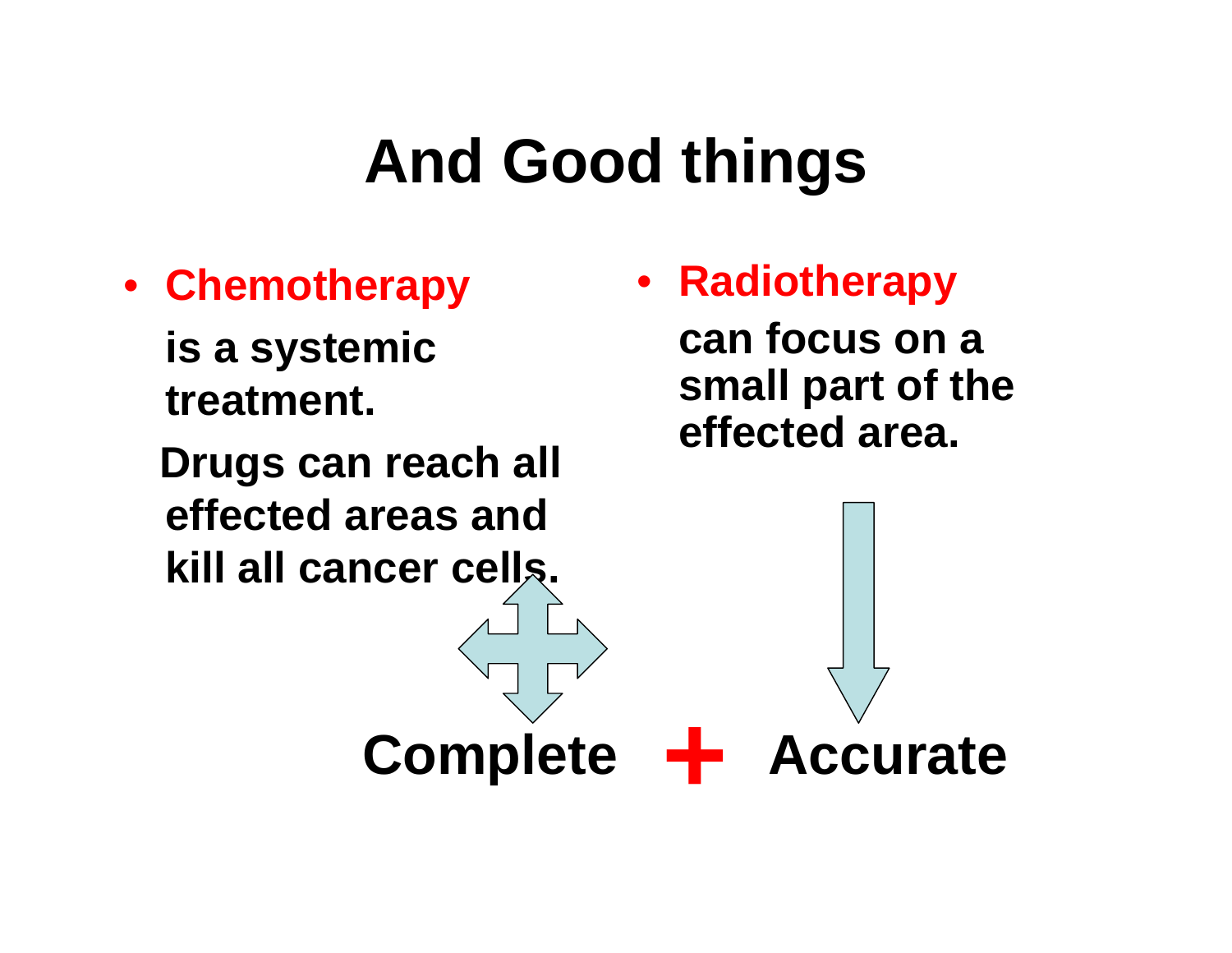# **Our Combined Approach: CHEMICAL + LIGHT**

- **Less toxic or non-toxic chemicals**– **Thionucleosides**
- **Lower energy ray (light)** –**UVA light**
- **High synergic effect (when combined)**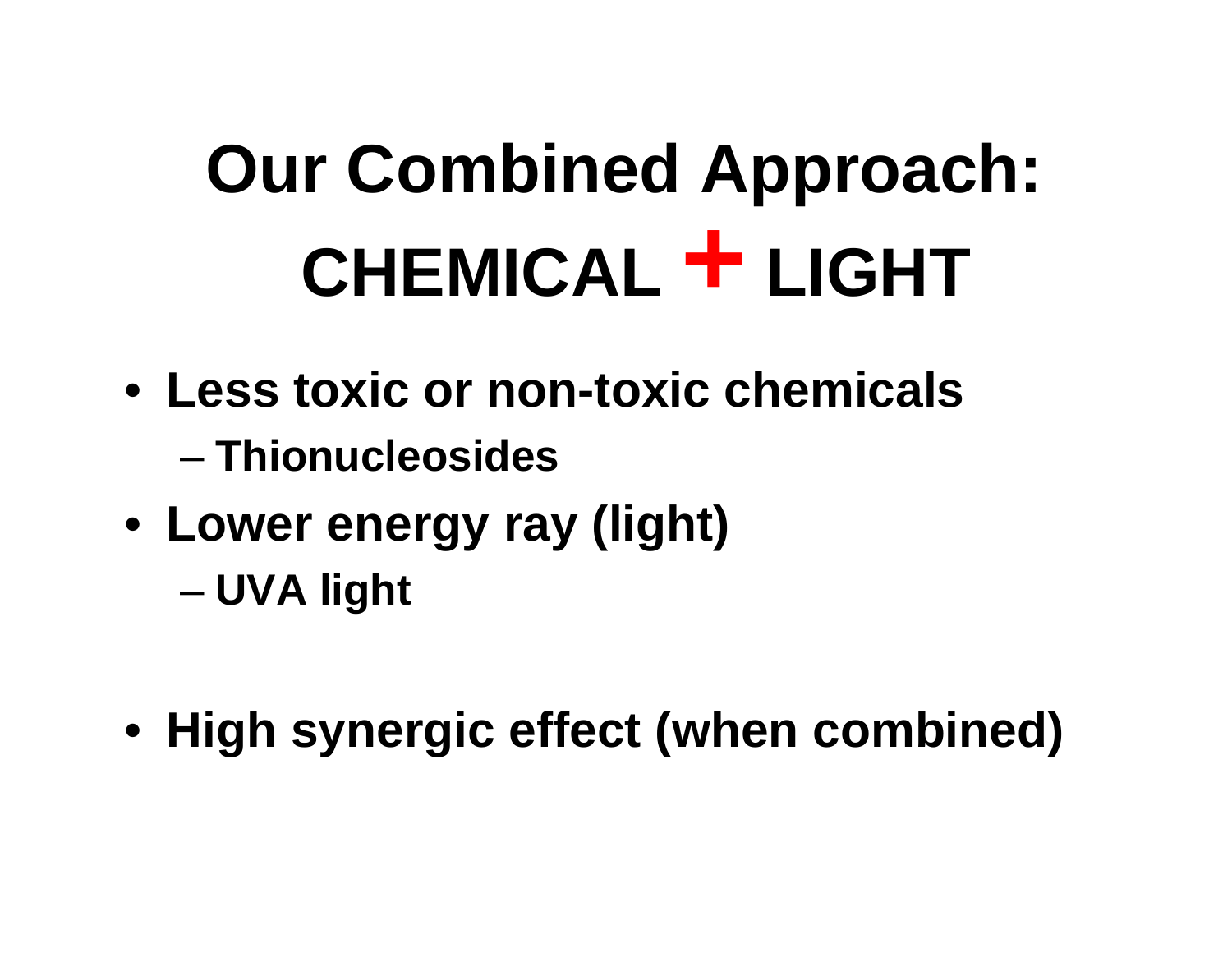#### **UVA Light is much weaker than x-ray and**  γ**-ray**



**And 100,000 weak than Gamma ray**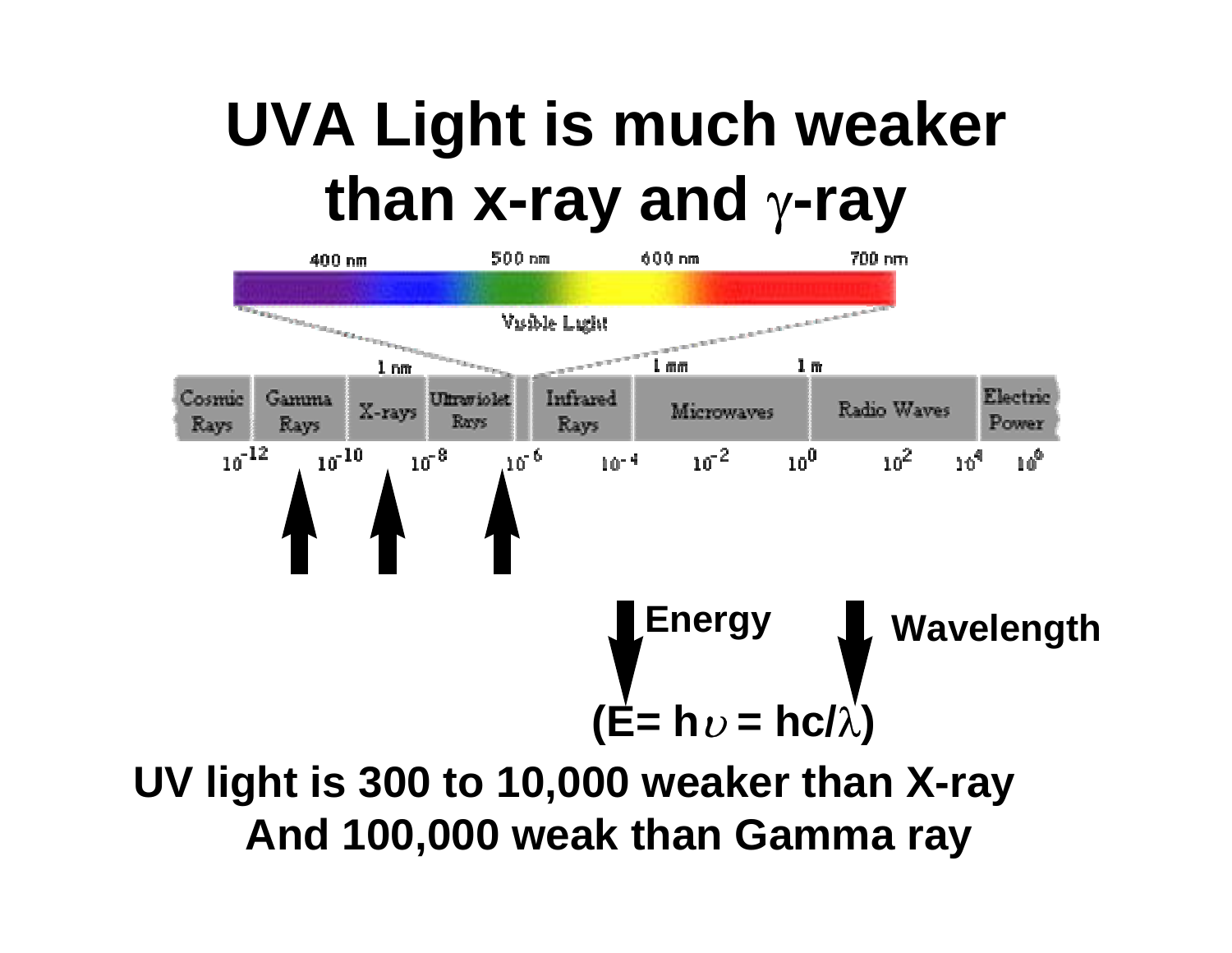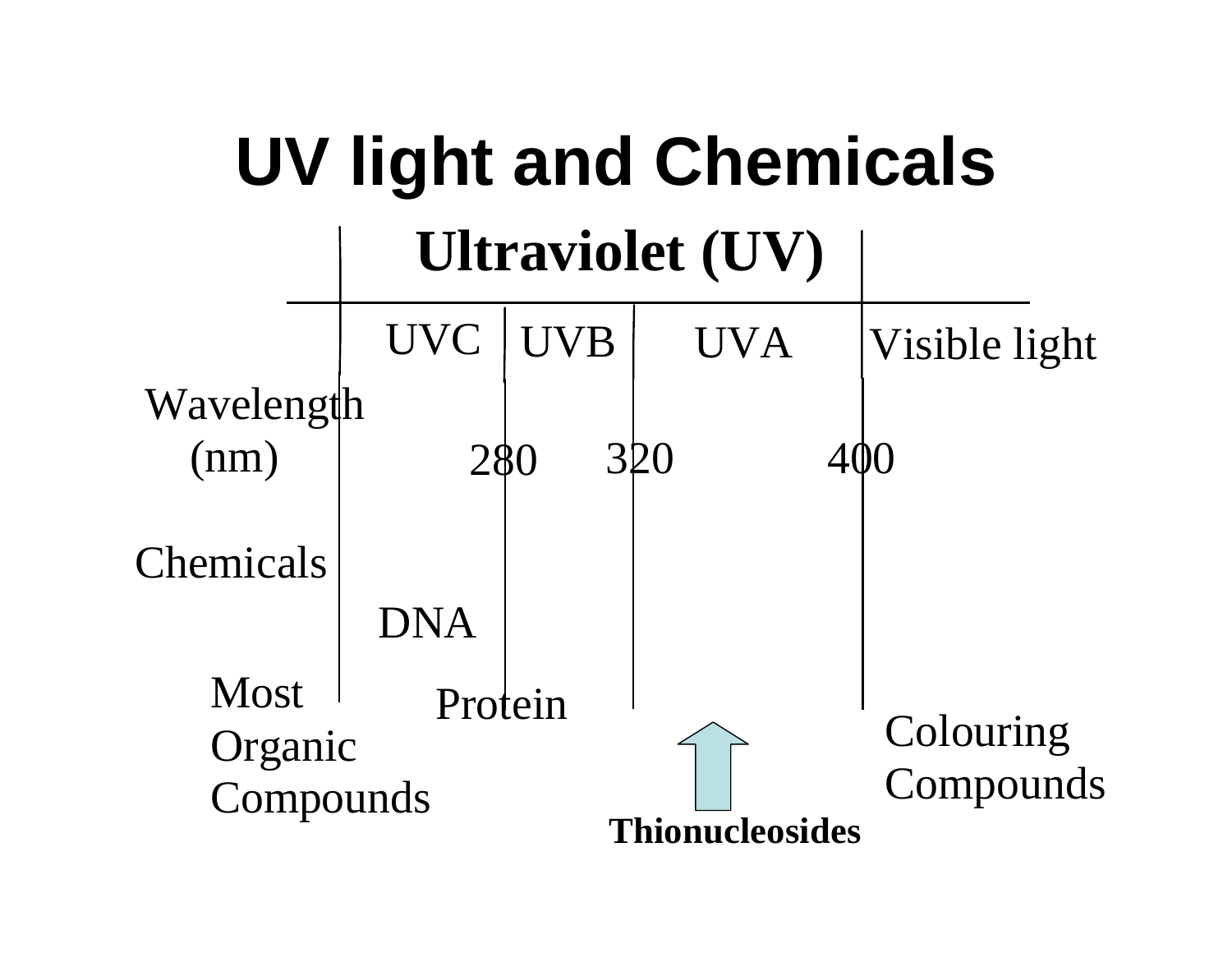## **WHY Thionucleosides?**

- Thionucleosides are the nucleosides in which an oxygen atom is replaced by a sulfur atom.
- They absorb UVA light.
- They can be incorporated into DNA and make DNA more sensitive to UVA damage.
- UVA light is not harmful to normal DNA.
- Thionucleosides plus UVA offers a possibility to selectively target cancer cells.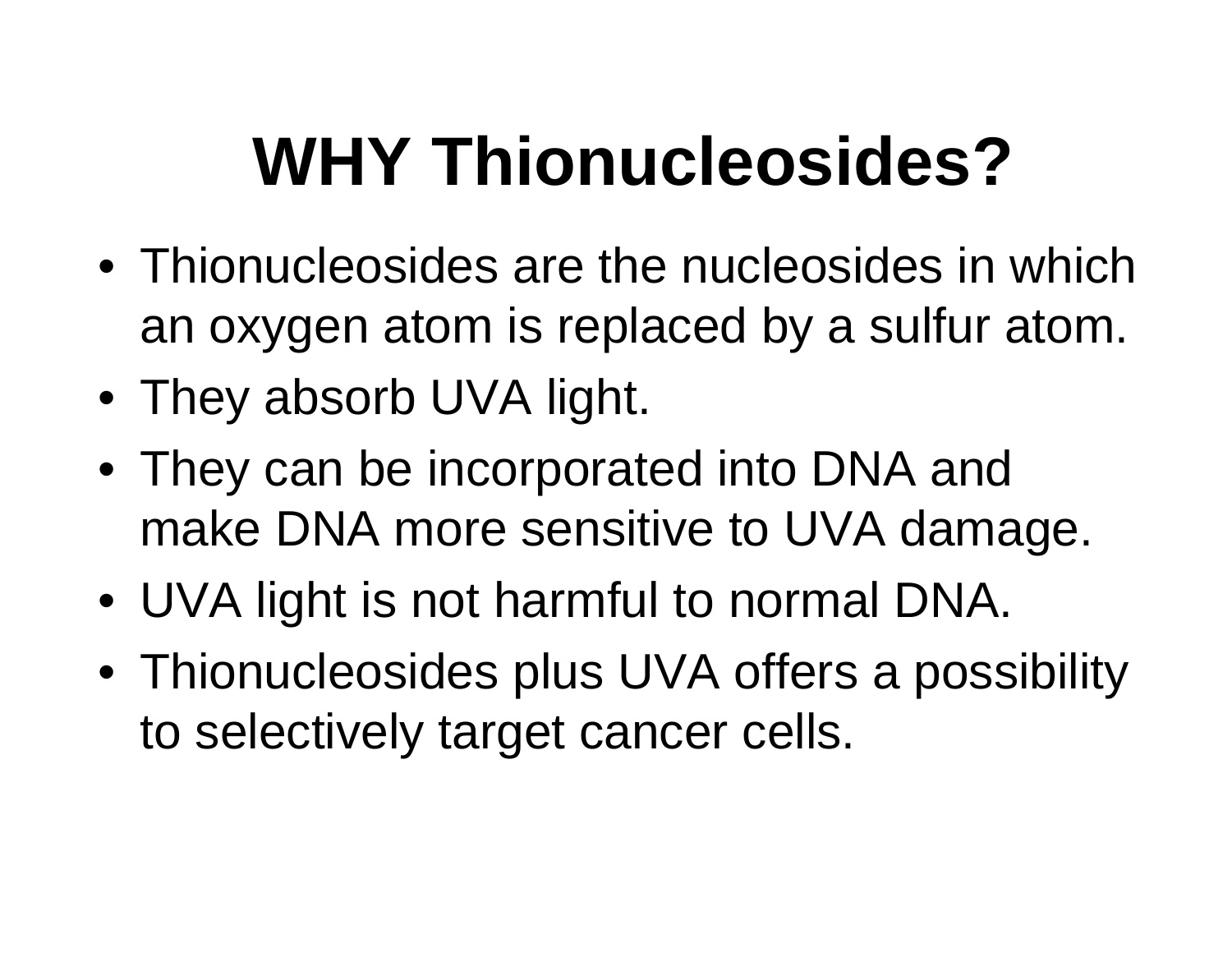#### Thymidine and 4-thioThymidine

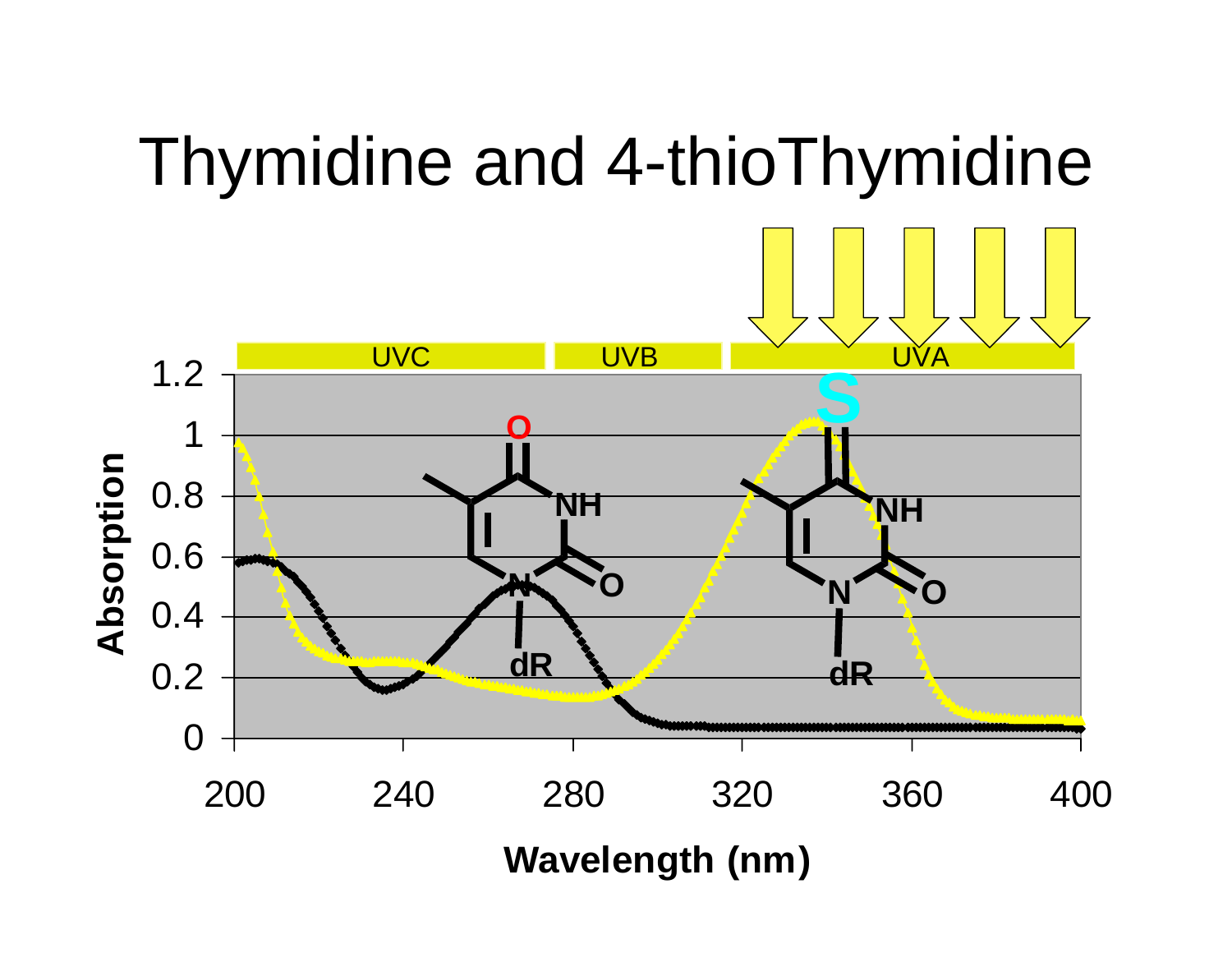## 4-thioThymidine plus UVA light

- Neither 4-thioThymidine nor low dose UVA light alone is cytotoxic.
- Cells, treated with 4-thioThymidine, are extremely sensitive to a subsequent exposure to a low dose of UVA light.
- The synergism between 4-thioThymidine and UVA light depends on incorporation of 4-thioThymidine into DNA *via* thymidine kinase (TK).
- It is therefore highly selective for the cells that are replicating DNA as proliferating cells (such as cancer cells) have increased levels of TK enzymes.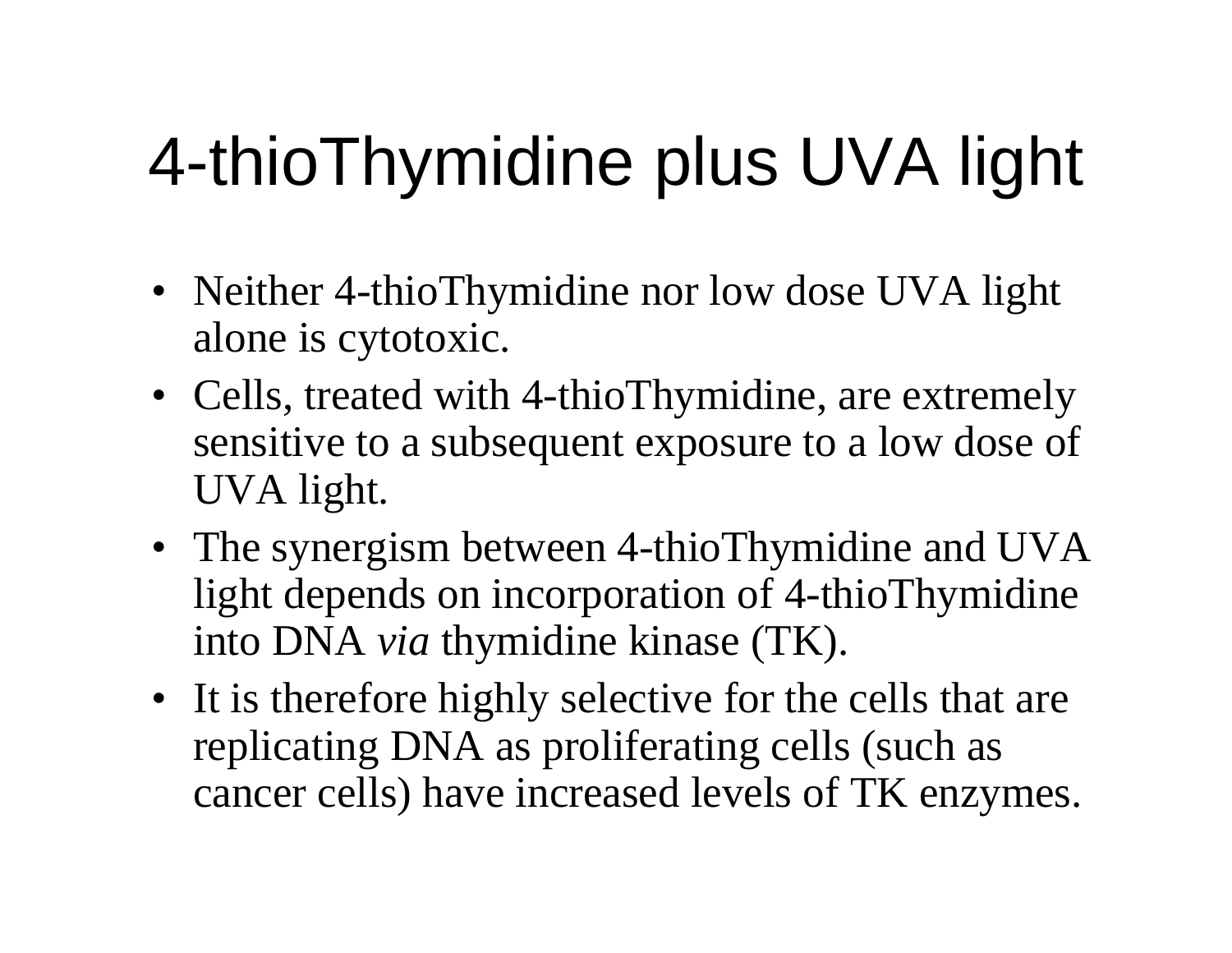### **Get into cells**

- **Feed cells with thioThymidine**
- **Isolate DNA from the cells**
- **Digest DNA to its nucleosides**
- **HPLC analysis of nucleosides**



**Massey, Xu, Karran, DNA Repair (2002) 275-286**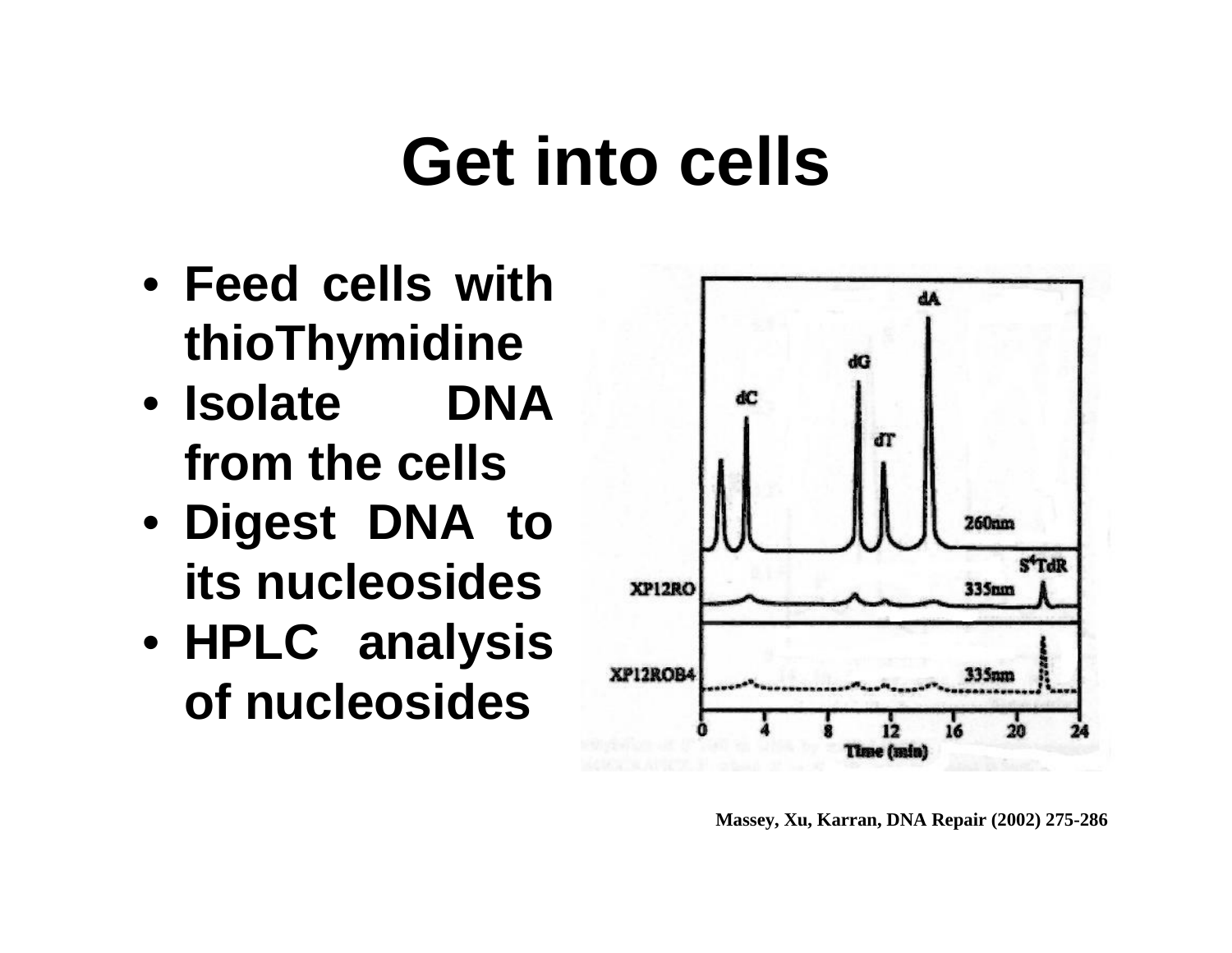## **Prefer dividing cells (cancer)**

- **Incorporation of thio-Thymidine requires TK enzymes.**
- **TK is active in dividing tissues (e.g. cancer cells), but low in-nongrowing tissues (normal cells).**

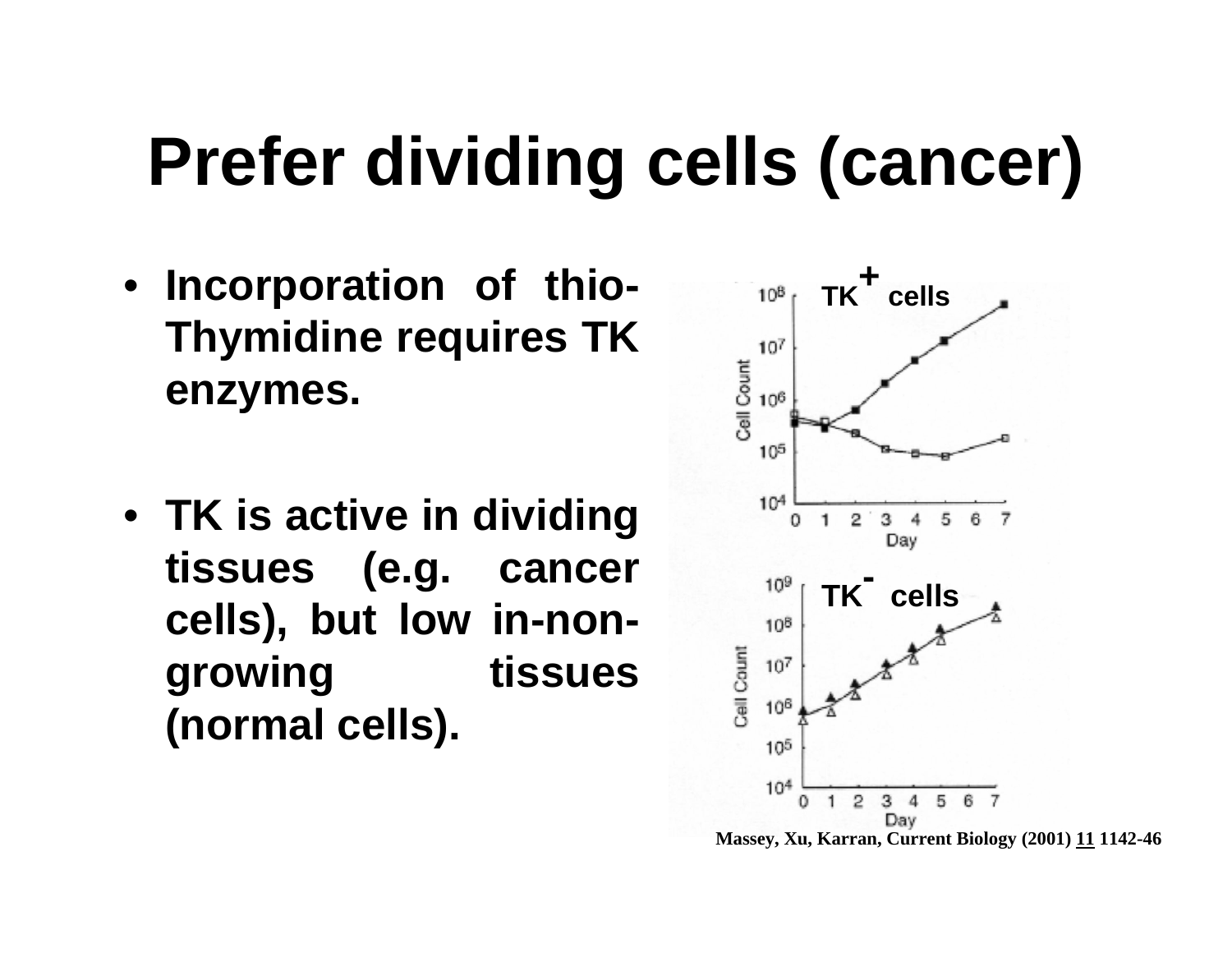### **Sensitises cells to UVA light**



**Massey, Xu, Karran, Current Biology (2001) 11 1142-46**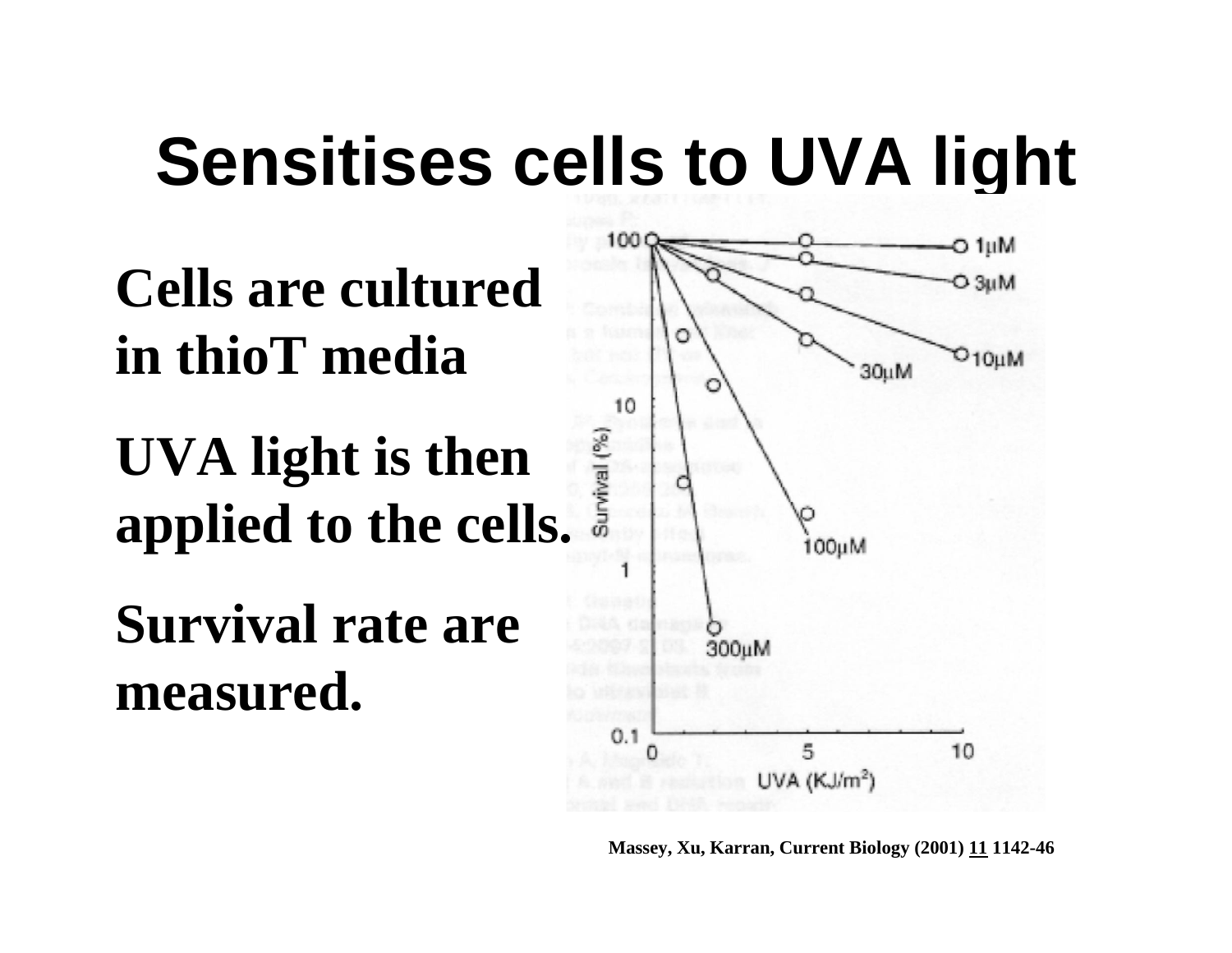## **Work in progress**

- $\bullet$ **Mechanism elucidation**
- $\bullet$ **New drug development**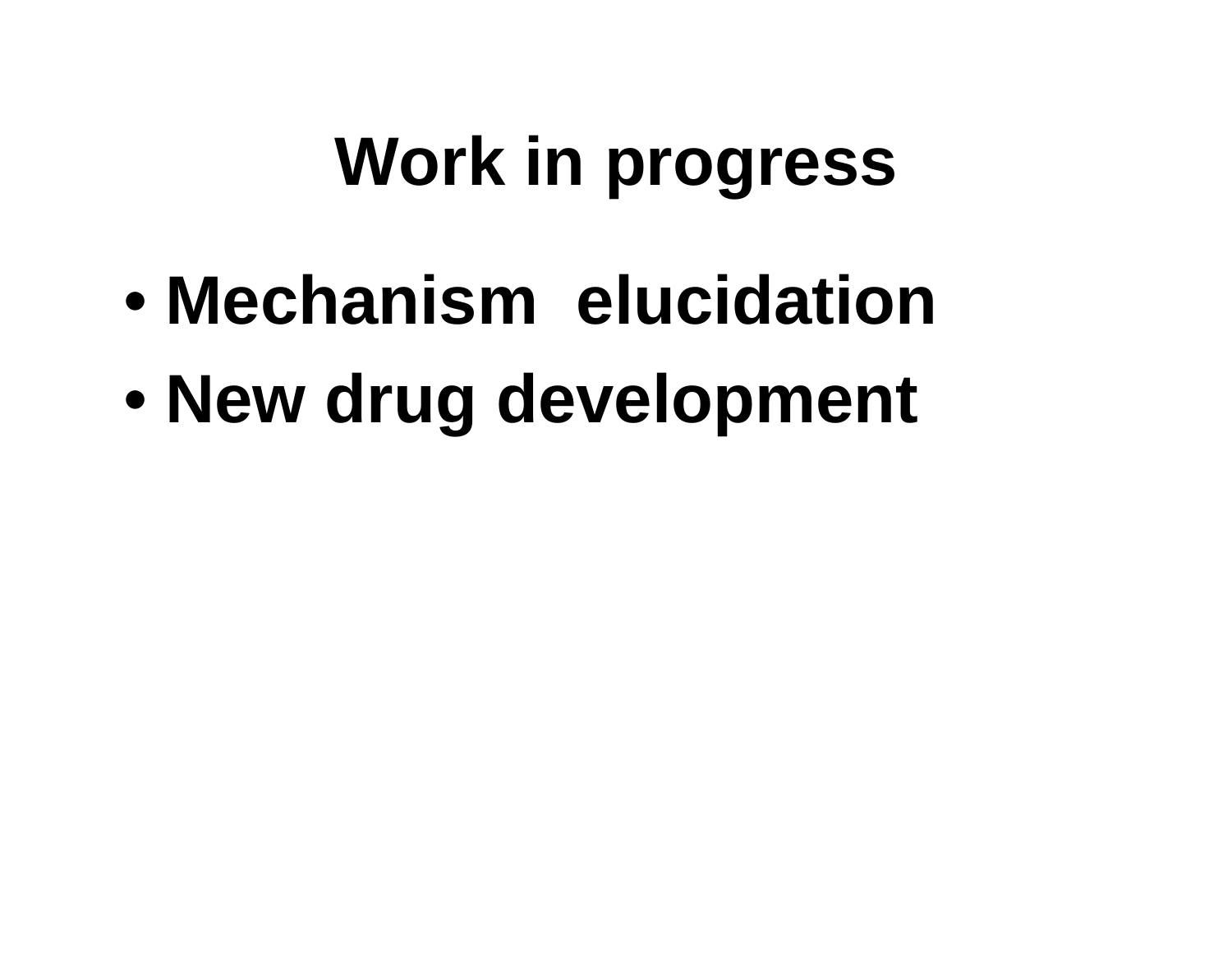## **New drug ?**

- **Modification at 5 or 6-position**
- **Br- has a similar**  size to  $CH_{3}$ -.
- **Br is more sensitive to radical reaction induced by UVA**

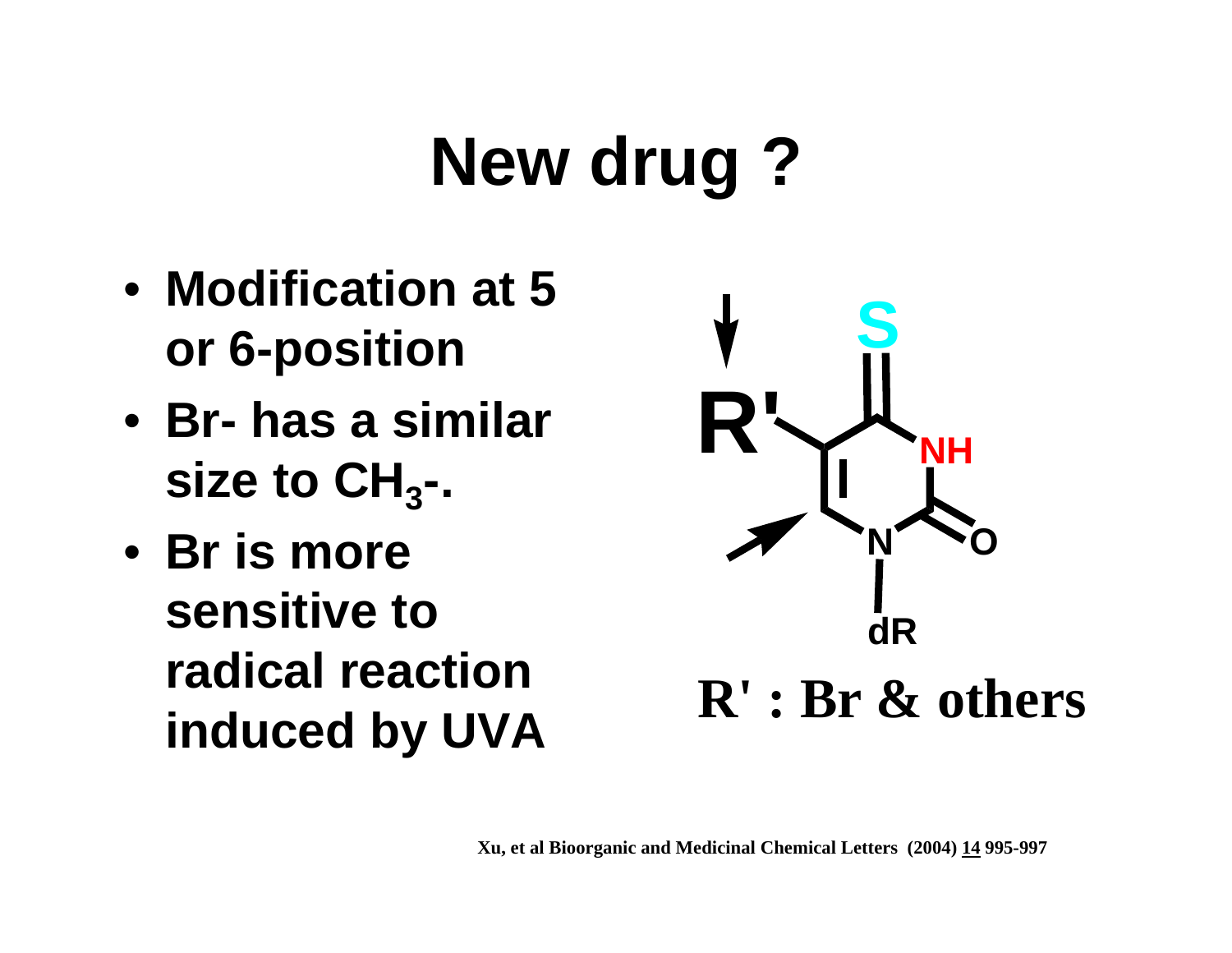### UV of Thymidine and Analogues

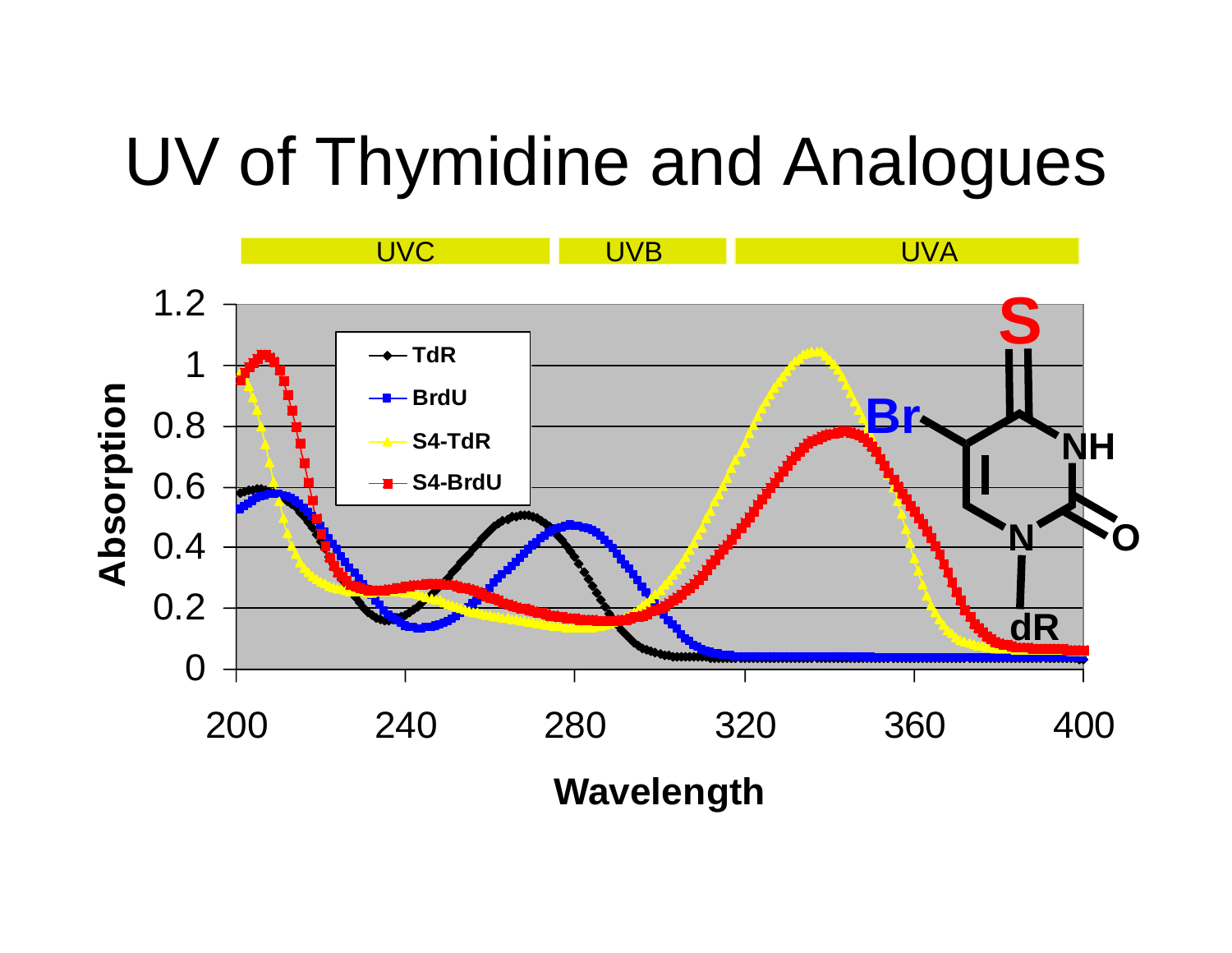## **Summary**

- **DNA damage is the cause of cancer**
- **Damaging DNA is used for cancer therapy.**
- **Our Novel cancer therapy** 
	- **Using thionucleosides plus UVA light**
- **Chemistry and photochemistry of the drugs are still being exploited.**